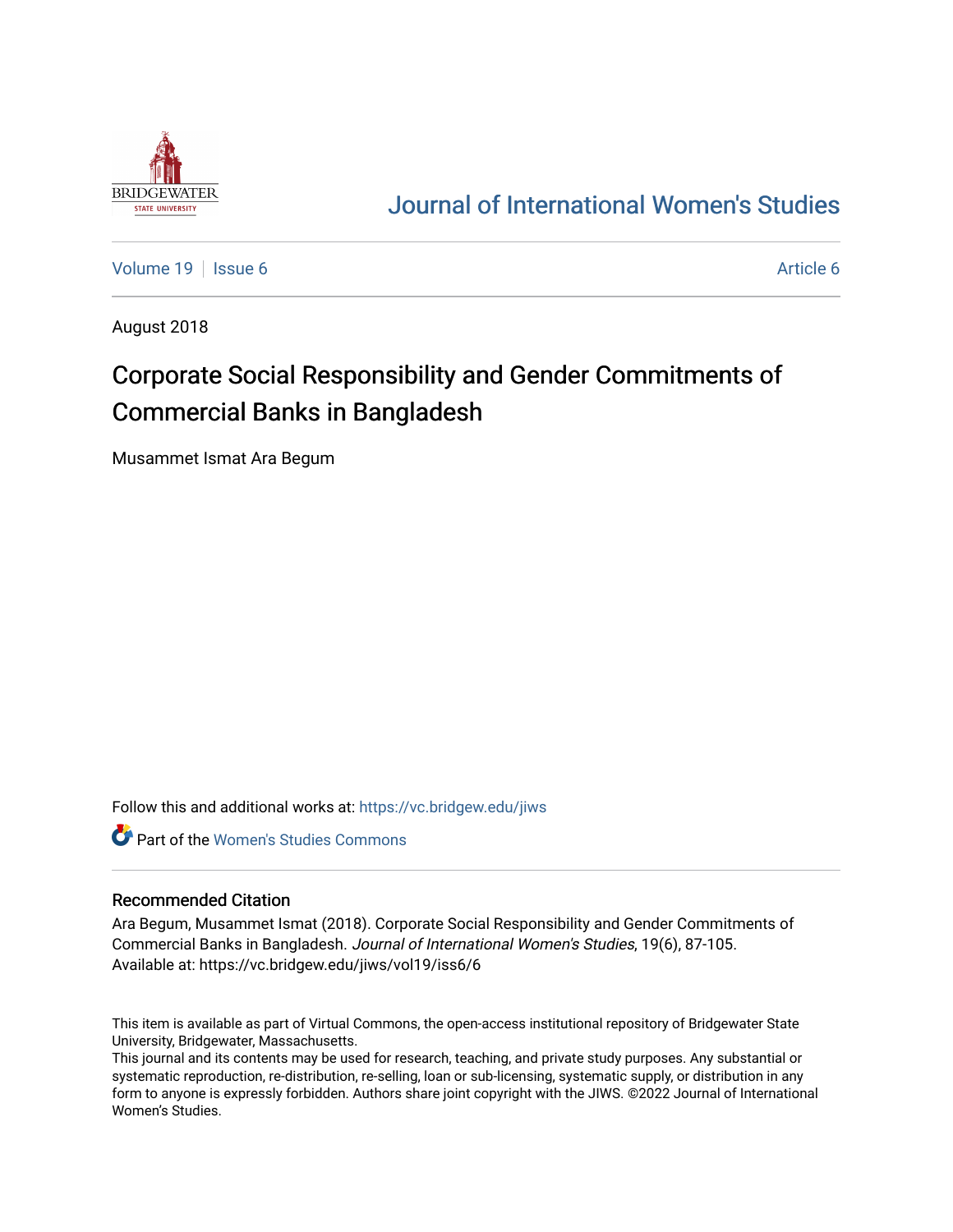#### Ara Begum: Corporate Social Responsibility and Gender Commitments

This journal and its contents may be used for research, teaching and private study purposes. Any substantial or systematic reproduction, re-distribution, re-selling, loan or sub-licensing, systematic supply or distribution in any form to anyone is expressly forbidden. ©2018 Journal of International Women's Studies.

# **Corporate Social Responsibility and Gender Commitments of Commercial Banks in Bangladesh**

By Musammet Ismat Ara Begum<sup>[1](#page-1-0)</sup>

#### **Abstract**

The growing field of Corporate Social Responsibility includes gender equality issues as a corporate commitment to society as well as the organization. It emphasizes equal opportunities for males and females in every sphere of organizational practice. However, the practices are most relevant to economic gains and political and regulatory purposes instead of demands for society, ethics and human rights. This research paper finds that the commercial banks of Bangladesh practice their gender commitments within a Corporate Social Responsibility framework and concentrate more on economic and political gains than mainstream gender practices from an ethical point of view. Incorporating gender issues in the organizational practices of commercial banks is one kind of rhetorical or nominal participation in a strategic way.

*Keywords*: Corporate Social Responsibility (CSR), gender equality, Bangladesh Bank, commercial banks

#### **Introduction**

 $\overline{a}$ 

Corporate Social Responsibility (CSR) is a widely accepted framework in different discourses for a philanthropic view of business corporations today. CSR issues are applied in various sectors of society and human activities that include sustainability, environmental degradation, social welfare, culture and heritage. Some trends of CSR have incorporated gender issues in their frameworks due to the women's liberation movement, at the beginning of this century (Vike et al., 2014, p. 199). In this situation, companies have given high emphasis to addressing gender equality agendas in their CSR programmes (Grosser, 2009, p. 290). However, the approaches of addressing gender parity in CSR have some inadequacies. Grosser and Moon (2005) point out that information for gender equality in CSR reporting is inadequate and inconsistent with the approaches of gender mainstreaming (p. 327). The United Nations Global Compact has CSR reporting guidelines for human rights and gender equality which are vague and do not addresses gender equality in the workplace as a mainstream issue of reporting (Kilgour, 2007, p. 767). Thompson (2008) argues that gender equality does not exist as a highly listed CSR agenda, while the United Nations (UN) has prioritized gender equality for human and economic development (p.88). In this connection, commercial banks of Bangladesh work with gender commitments in CSR frameworks in their businesses and report to Bangladesh Bank (BB) [The Central Bank of Bangladesh] regularly.

<span id="page-1-0"></span><sup>&</sup>lt;sup>1</sup> Musammet Ismat Ara Begum is working as Deputy Director in the SME & Special Programmes Department of Bangladesh Bank (The Central Bank of Bangladesh), Head Office, Dhaka Bangladesh. She is available at dina anthro@yahoo.com, or ismat.ara@bb.org.bd. She was graduated from the Crawford School of Public Policy-Master of Public Policy (specializing in Development Policy) at The Australian National University in 2014-2015. She is keen to work with gender issues, environmental issues and issues of corporate social responsibility.

Journal of International Women's Studies Vol. 19, No. 6 August 2018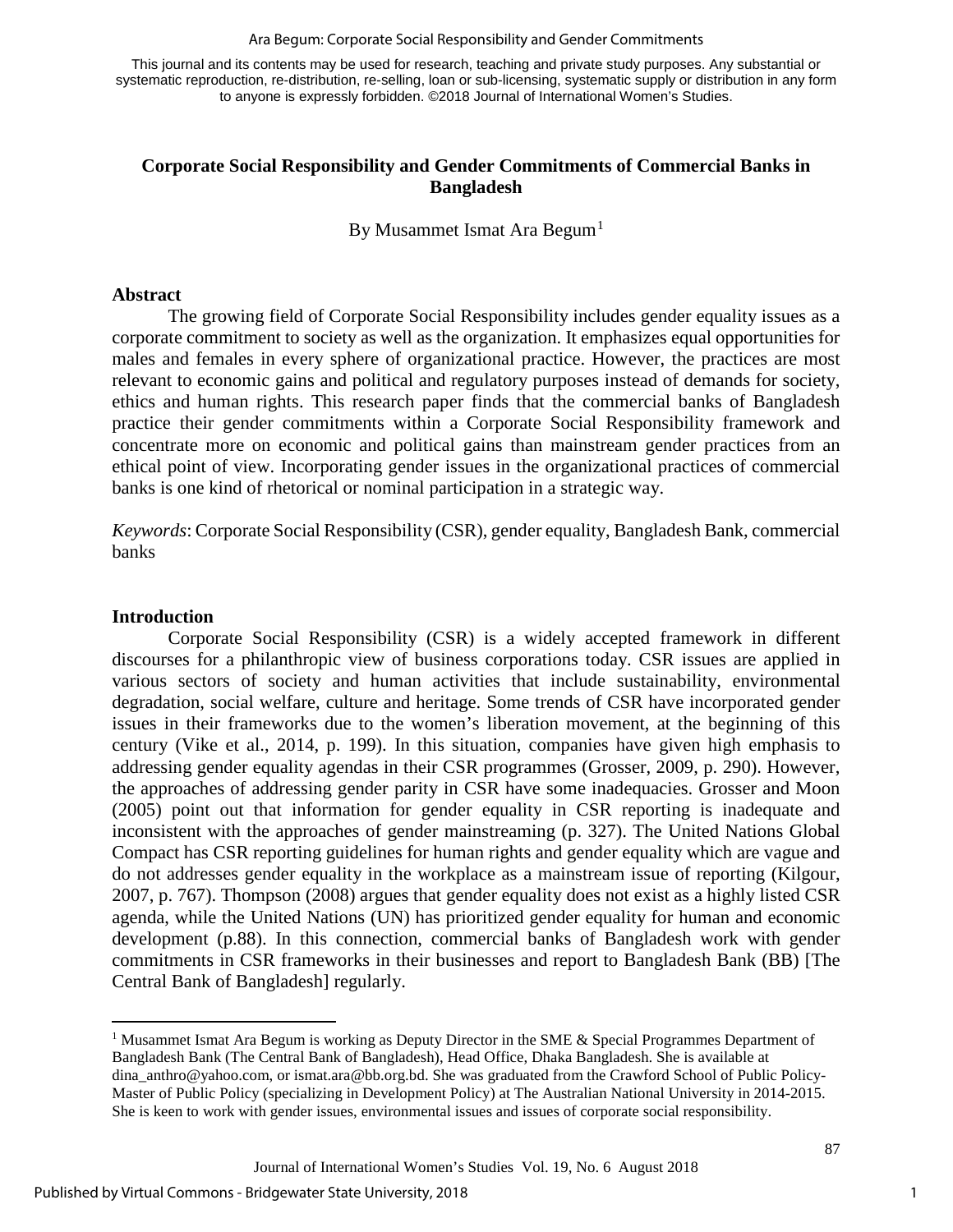Here, the study analyses gender commitments in the CSR framework of commercial banks in Bangladesh, which employ a huge number of men and women in Bangladesh. Tabassum et al. (2011) argue that a large number of females are being employed every year who face the challenges of the male-oriented, complex and competitive working environment of commercial banks (p. 267). In this situation, as a regulatory body, BB has given their instructions to commercial banks to focus on gender issues in their organizational structures and workplaces as well as concentrating on gender issues in their CSR framework accordingly (DOS Circular 05, 2011). The study reviews how gender issues are addressed in CSR frameworks and practices, how CSR frameworks might help to progress gender equality in organizational businesses and how the gender-related policies in CSR are translated and integrated by commercial banks for the purpose of reporting to BB in view of four theoretical perspectives of CSR: instrumental, political, integrative and ethical.

Generally, literature on CSR and gender issues mainly focuses on the benefits, such as the business gains of making gender equality commitments in the CSR framework, as gender and CSR are 'big wins' for business and society (Vike et al., 2014) and gender intensive leadership in business increases CSR endorsement, sustainability and business gains (Catelyst, 2011). On the contrary, some literature concentrates on the approaches of CSR activities in gender parity as: potential and actual contribution of CSR in gender mainstreaming (Grosser & Moon, 2005, p. 327), gender issues in different perspectives on CSR (Garriga&Mele, 2004), gender equality issues through CSR for governance and potential change in organization (Grosser, 2011). In Bangladesh context, there are some studies in commercial banks with the attention on the quality of the work/life balance of female employees in private commercial banks (Tabassum et al., 2011), potential effects of corporate governance of commercial banks through CSR reporting (Das et al., 2015), the exercise of power by branch managers and its connection with employees' commitment to the organization and job satisfaction in state-owned commercial banks (Jahangir, 2003). Unlike the present study, none of these studies have considered the trends and approaches of gender equality issues and regulations in accordance with these four theoretical perspectives of CSR. This study represents a more inclusive context of CSR by including gender equality issues and regulatory requirements. However, the relationships between gender equality issues and theoretical perspectives that are explored in the study are not absolute, but rather based on assumptions and understanding developed from the existing literature and records.

This paper consists of six main sections, including the aforesaid introduction that contains the objectives, research questions and literature review of the study. Section 2 expands on gender commitments in CSR. Section 3 is the theoretical analysis of CSR with respect to gender issues. Section 4 explains the background of gender incorporation into the CSR policy of Bangladesh Bank for commercial banks. Sections 5 and 6 are the assessment and analysis of CSR and gender commitments in the practices of CSR activities of commercial banks in accordance with the theoretical frameworks. Section 7 is the conclusion with revisiting theoretical frameworks and assessment with the main findings of the study.

#### **CSR, Gender Commitments and Regulatory Requirements**

CSR is a matter of business-society relations which has been developed in business practices since the mid-nineteenth century through the influential book *Social Responsibilities of*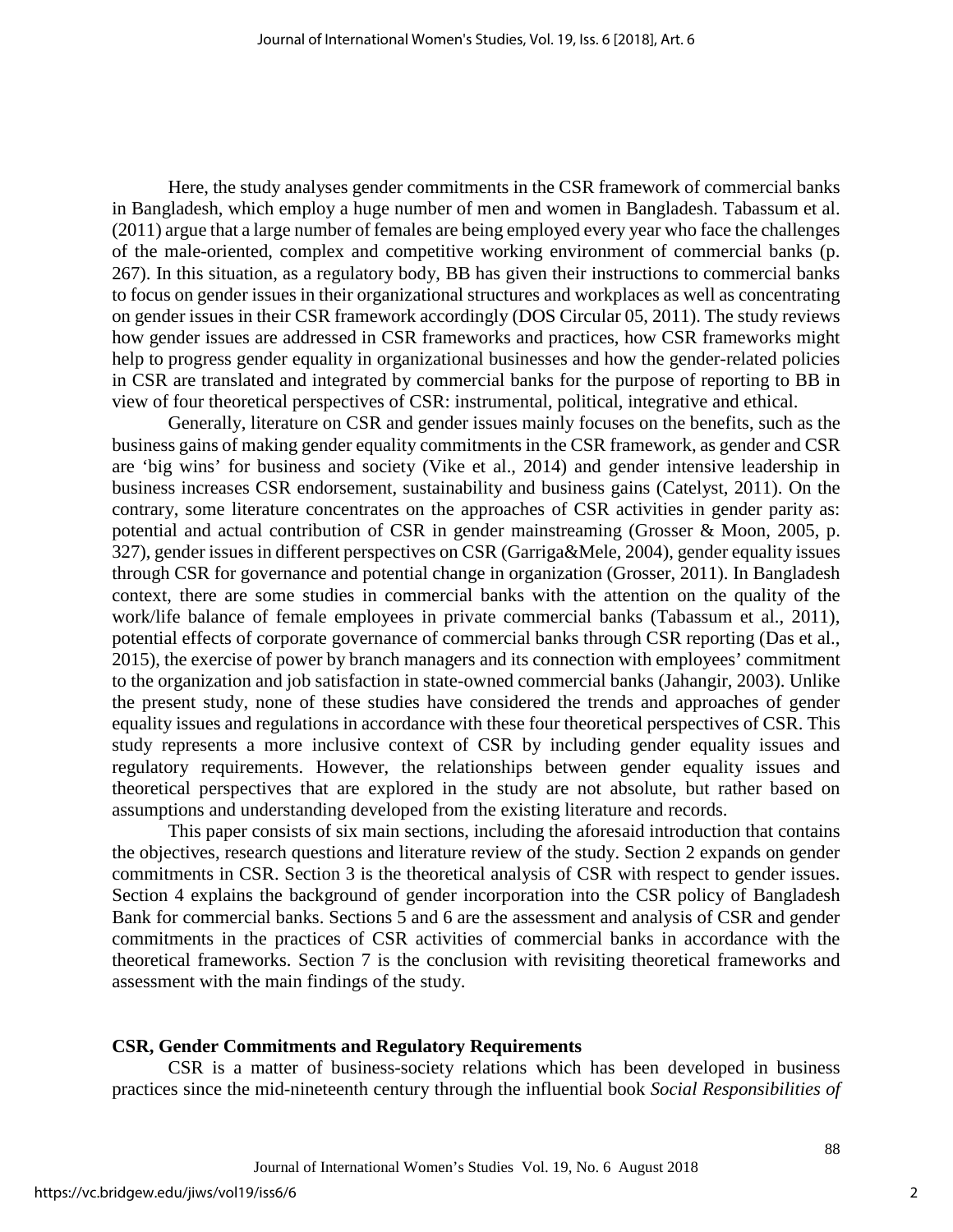*the Businessman* by Howard Bowen (1953). The idea has become a noticeable one through some new approaches (corporate citizenship, corporate governance and corporate sustainability). Thus CSR includes numerous issues in which the most popular issues are support and assistance for community health, safety, literacy, support for education, special schooling, job training, employment, environmental issues, community and economic development and other basic human needs and desires (Kotler & Lee, 2005, p. 4). Leonard & McAdam (2003) show that CSR comprises human rights, securing workplace and employee issues, resisting unfair business practices, organizational governance, environmental aspects, marketplace consumer issues, community involvement, social development, etc. (p.27). Catalyst (2011) has categorised the extent of CSR activities into four areas: the workplace, the marketplace, the community and the environment (p. 1). In this regard, gender commitments are gradually embodied in CSR frameworks within the peripheries of governance, business and social regulation (Grosser & Moon, 2005, p. 327). So, gender equality in the workplace and employee issues are considerable commitments of CSR.

Gender equality issues have been included in CSR guidelines in the UN Global Compact (Kilgour, 2007, p. 751), which is questionable due to the idea of gender mainstreaming. Gender mainstreaming views in development aim to eliminate gender inequality and address concerns about women's access to development activities and bureaucracies. According to the Expert Group commissioned by the Council of Europe (1998), 'gender mainstreaming is the (re)organization, improvement and policy processes, so that a gender equality perspective is incorporated in all policies at all levels at all stages, by the actors normally involved in policy-making' (cited in Burton & Pollack, 2002, p. 342). Alternatively, Rees (2004) argues:

…gender mainstreaming turns the attention away from individuals and their rights (equal treatment) and from group and their special needs and disadvantages (positive action) and focus instead upon the systems and structures that give rise to those special needs and disadvantages in the first place. (p. 4)

She has identified some specific tools such as work/life balance, policies addressing dignity and status at work, review for transparent human resource management and equal pay (Rees, 2004, p.4). In this regard, Thompson (2008) argues that organizations and their cultures, practices, expectations and approaches are influenced by the authoritative interests of stakeholders. These biases are embedded in practices, approaches, desires and structures where gender inequality and gender inequity could seem invisible. The positive and moral responsibilities of businesses include efforts for new practices and structures to promote the equal treatment for men and women as stakeholders in business, corporate and global economies (Thompson, 2008, p. 96). However, Grosser & Moon (2005), show that gender equality information exists in several CSR-related reports with a limited scope as optional (p. 327), so the issue has been noticed in CSR but not in the mainstream (p. 334). Therefore, Grosser & Moon (2005) state that gender mainstreaming is a combination of some techniques such as: monitoring, assessing and reporting on the political process. These techniques involve women in decision making in some ways which are compatible with a CSR agenda (Vike et al., 2014, p. 199). In these situations, Grosser (2011) claims, without the analysis of gender, corporate impacts upon society, responsibility towards society and the field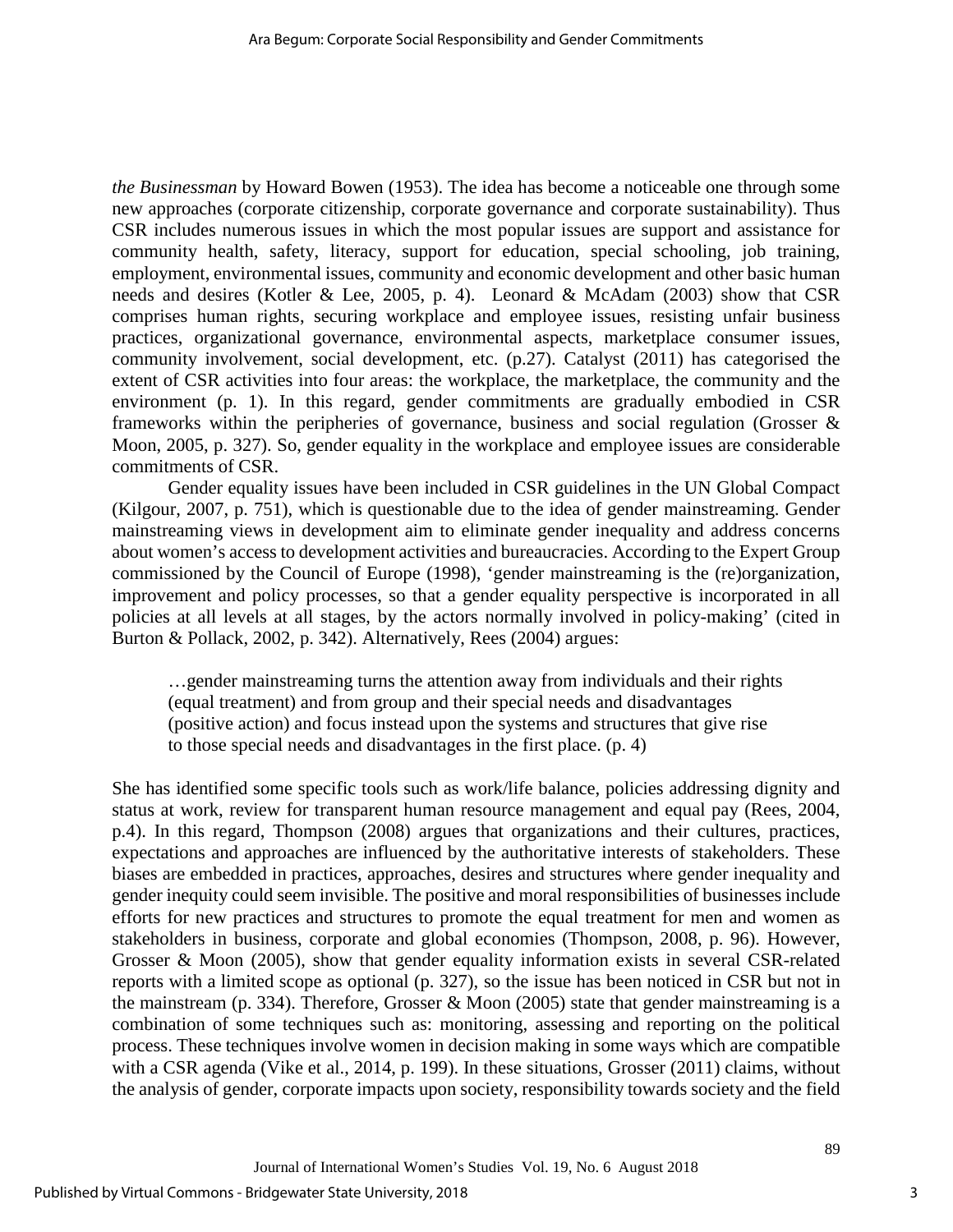of CSR could not be fully understood (p. 34). An effective advancement of women in the workplace requires leadership commitment, gender equality in business goals, gender-specific data and action in recruitment, retention, turnover, maternity return rates, promotion, training and development, evaluation by employees, etc. (Grosser & Moon, 2005, p. 329). These practices require policies, regulations and commitments to direct CSR.

Browne (2004) shows that voluntary regulations for gender equality and CSR cannot support effectively in the absence of government policies in particular issues of gender even when the organization is committed to narrowing the gap of gender discrimination (p. 554). Moreover, Petschow et al. (2005) argue that 'markets are social institutions which are always shaped by norms and values of other institutions' (p. 53). These norms and values reveal uneven ground and power relations for men and women. Thus, the regulatory policy is significant for the advancement of gender equality in organizational structures. In his analysis, Marshal (2007) argues that 'now women are found in many occupations and managerial positions and the gender pay gap has been narrowed to some extent. But these changes are modest and do not change the innate gendered nature of organizations' (p. 165).Thus, gender mainstreaming approaches seek government intervention for gender equality. Gender mainstreaming literature focuses on political opportunities and strategies for gender equality with respect to government policy outlines (Grosser, 2011, p. 272). Accordingly, the Equal Opportunity Commission (2005) argues that more research is required to analyse the further development of gender equality agendas to help ensure the sharing of responsibilities among individuals, employers and governments (cited in Grosser, 2009, p. 303).

#### **Theoretical Perspectives of CSR**

CSR has a long and diverse history with various theories, approaches and terminologies. Thus the field has no leading paradigm and there is not even a strong definition or core principle of the idea of CSR (Garriga & Mele, 2004, p. 51). However, Garriga & Mele (2004) divided the observation of CSR activities and approaches into four theoretical perspectives: instrumental, political, integrative and ethical. These perspectives were inspired by Parsons (1961) who had observed CSR in any social system: environmental adaptation (connected with resources and economics), goal attainment (engaged with political issues), social integration and pattern maintenance (related with culture and values) (Garriga & Mele, 2004, p. 52). The perspectives analyzed herein are concerned with gender commitments in CSR and relevant regulatory requirements.

# *Instrumental Perspective*

The instrumental perspective represents CSR activities as instruments to achieve economic gain, competitiveness, wealth creation and profit. CSR would be acceptable only if it helps to achieve economic gain (Grosser, 2011, p. 67). Garriga & Mele (2004) identify three approaches to obtain the objectives: maximizing shareholders' value, strategies to achieve competitive advantages and cause-oriented marketing (p. 53). According to McWilliams and Seigal (2001), an adequate level of philanthropic investment is acceptable for the purpose of profit (p. 117), which is the main focus of instrumental aspect. Grosser & Moon (2004) argue that the field of women's

4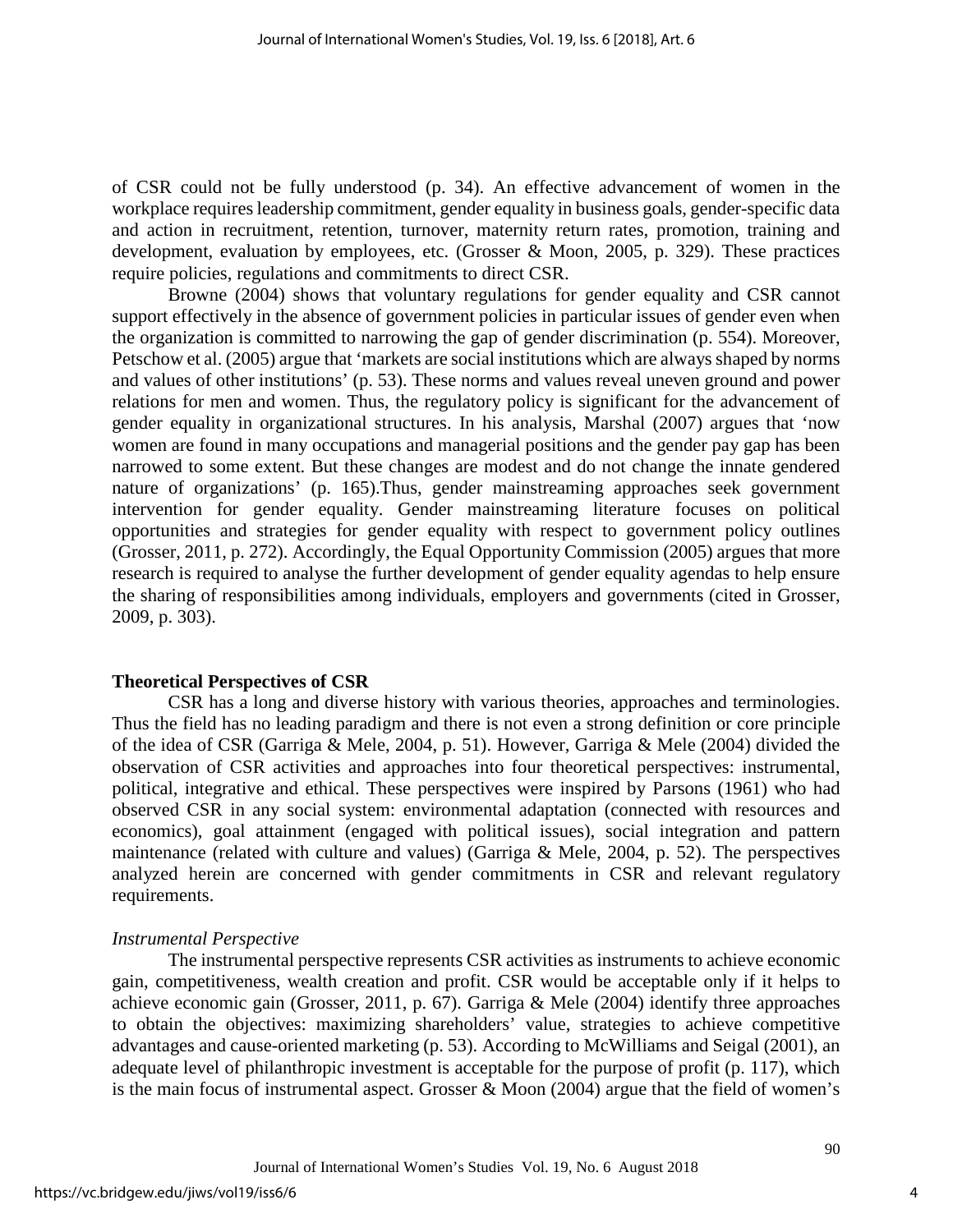employment and wages has been an emerging interest for long-term business success and equality of opportunity which is beyond the basic equal opportunity regulation for gender diversity in employment (p. 329). In this perspective, business literature adopts gender equality issues as an instrumental business case and a market mechanism. Gender issues have been considered to gain profit or competitive advantages in corporate culture which is criticized by feminist scholars as an inadequate process of addressing gender concerns and many important gender equality issues (fair and equal wages, women's involvement in supply chain) have not been addressed if they are nonprofitable for a business (Grosser, 2011, p. 66). However, CSR activities and gender equality as instruments come through regulation and legal frameworks in many cases.

Friedman (1970) opines, 'the only one responsibility of business towards society is the maximization of profits among shareholders within the legal framework and the ethical custom of the country' (Garriga & Mele, 2004, p. 53). The instrumental perspective uses market mechanisms for CSR activities due to political, social and economic pressure as forms of government and civil society (Grosser, 2011, p. 67). As a result, CSR and gender issues become institutionalized in the firms through this way.

#### *Political Perspective*

The political perspective includes the power of the corporation in society and its responsible use in the political field and power relations to accept social duties and rights and participate in social cooperation. It is an interaction between business and society in terms of the power and position of the business and its inherent responsibility (Garriga & Mele, 2004, p. 55). Davis (1960) argues that business power has a crucial role to create social impact (cited in Garriga & Mele, 2004, p. 55). Thus, CSR activities and gender issues are the responsible use of business power.

CSR has been regarded as a challenge of governance where participation is essential (Grosser, 2011, p. 76). In this process, gender also plays a significant role in participation. As a governance process, CSR links corporate governance and societal governance with gender equality issues in organizations' agendas (Grossner, 2011, p. 98). Governance processes emphasize gender equality issues as CSR tools and practices to use corporate power in an organization. Corporate power addresses gender issues due to legal requirement and reporting purposes (Grosser, 2011, p.94).

# *Integrative Perspective*

In the viewpoint of an integrative perspective, corporate management should consider social demands and incorporate these issues in such a way that businesses operate in accordance with social values (Garigga & Mele, 2004, p. 57). The integrative perspective concentrates on the satisfaction of social demands due to the existence, continuity and growth of the business. Social demands are a way of gaining certain legitimacy, status and prestige for business organizations (Garriga & Mele, 2004, p. 57). But social demands as business responsibilities are limited to the space and time of each situation.

Accordingly, gender equality in business practices is not only a socially responsible act or going beyond obeying the law of regulation; rather it is abiding by social and legal laws (Grosser, 2011, p. 70). Like the instrumental perspective, CSR is an instrument to attain social legitimacy,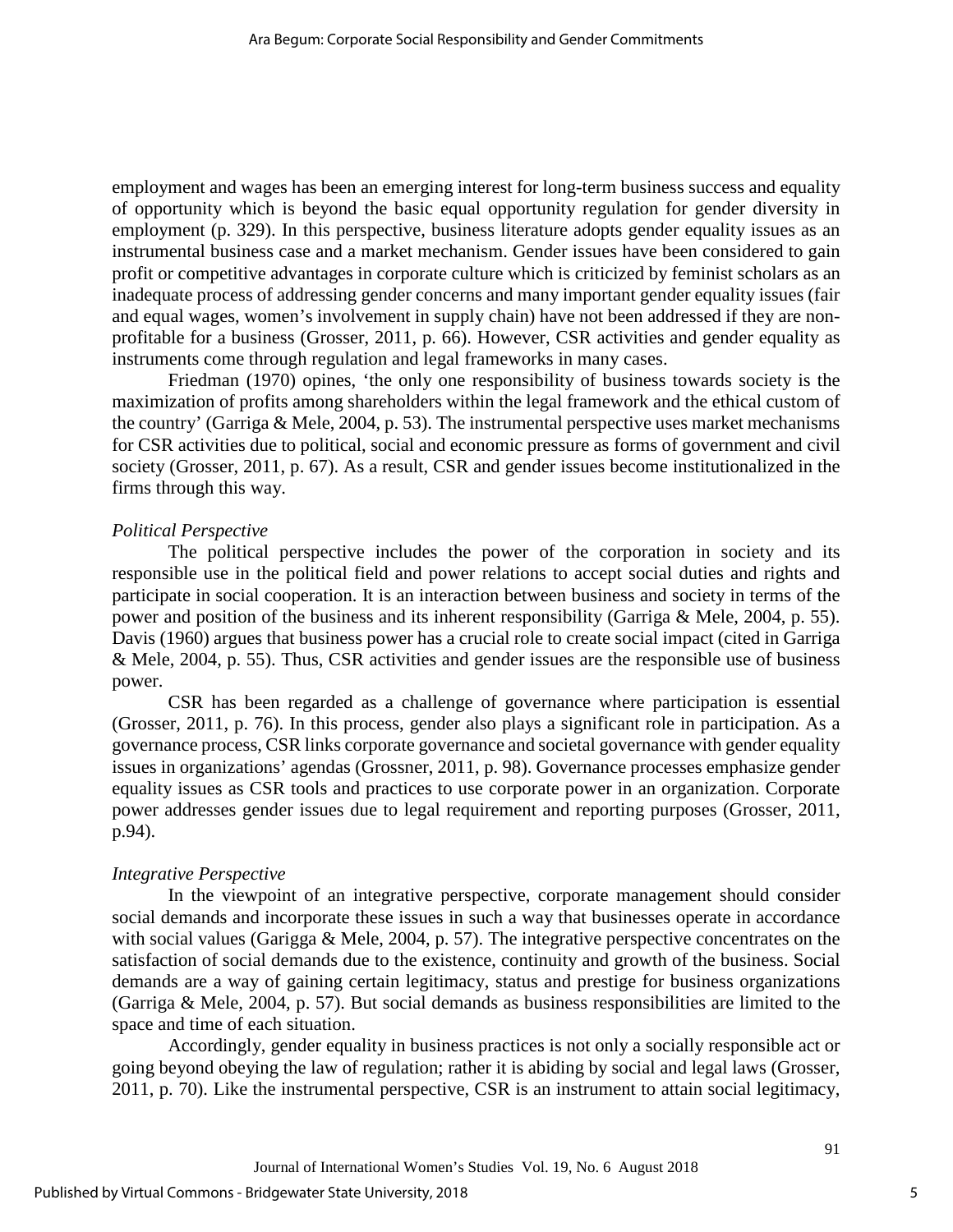greater social acceptance and status for an organization (Garriga & Mele, 2004, p. 58) which considers gender issues on account of social norms and values. It examines CSR information, reporting, policies, practices and particular performances regarding gender parity in the workplace and how these might help to change in organization in social and legal law (Garriga & Mele, 2004, p. 117). The integrative perspective focuses on legal and social responsiveness in the form of CSR activities. Gender and CSR activities are regulated by social and legal policies and regulations. For example, appropriate behavior and guidelines for managerial activities are legitimated by the social and legal way in public policy (Garriga & Mele, 2004, p. 58).

#### *Ethical Perspective*

The ethical perspective is based on the principle of doing the right thing to achieve a good society and human rights (Garriga & Mele, 2004, p. 60). The ethical perspective is rooted in ethical responsibilities for society and thinks that firms should accept social responsibilities as a moral obligation (Garriga & Mele, 2004, p. 52-53). It encourages businesses to do the right thing for the achievement of a good society and environment and establishment of human rights. This perspective focuses on a normative stakeholder approach, universal rights, a sustainable development approach and a common good attitude (Garriga & Mele, 2004, p. 60-62). So, women's participation in the labor market is an ethical requirement to build the relationship between business and society (Grosser, 2011, p. 74). Support in gender equality issues through business organizations' activities is a part of a moral practice and normative issue. However, the implications of business ethics and feminist ethics are often debated (Grosser, 2011, p. 76). As an acknowledged universal human right, gender equality matters are always paid lip service by CSR initiatives but got a 'hidden mandate' due to the prevalent violations (Kilgour, 2007, p. 751).

Scherer and Palazzo (2008) point out that the ethical perspective tries to incorporate the organizational and political order of society and the notion of democracy (p. 420). The normative stakeholder approach of ethical theory is an implication of stakeholder consultation for corporate social and human rights impact assessment together with the implication of the view of CSR as a governance process (Grosser, 2011, p. 75). A socially responsible corporation should legitimate interest of all stakeholders and genders. These ethical and normative issues are legitimized by the national and international human rights watch groups (Garriga & Mele, 2004, p. 60).

In particular, these theoretical perspectives of CSR have different viewpoints of gender commitment according to their approaches. Different perspectives have different purposes for incorporating the issues of gender equality. The instrumental perspective focuses on economic gain and incorporates gender issues as an approach to a win-win situation. Accordingly, the political perspective comprises the use of social and political power of a business to establish its position in society (Garigga & Mele, 2004, p. 56). In this regard, addressing gender equality issues are a potential way to establish the power of businesses in society. Accordingly, the organizational governance, regulation and reporting are closely related to leadership and the exercise of power. In addition, the political perspective emphasizes involvement and participation through governance and regulation processes. These two approaches represent profitable and power-related gender issues in CSR which ignore many other vital gender issues as well. On the contrary, the integrative perspective extends beyond regulations and focuses on social demands. Therefore, the commitment to gender equality issues has been incorporated as the demand for a better society.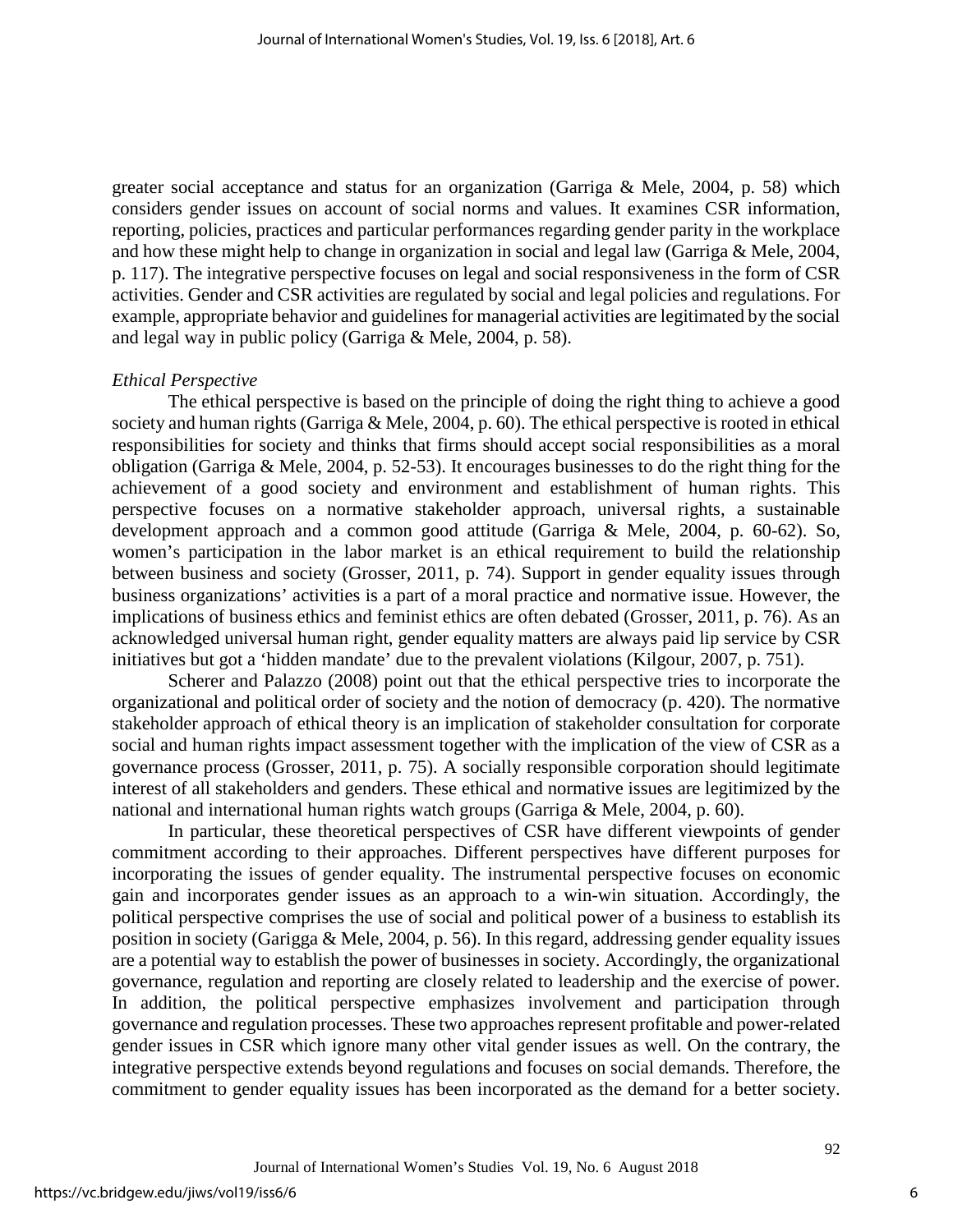The ethical perspective is the widest view of CSR which covers not only legal and social demands but also includes moral grounds as well as human rights. As a result, among these perspectives, the incorporation of gender issues is well-organized in the ethical viewpoint. Interestingly, all of these perspectives have incorporated gender equality issues as a remote/isolated issue instead of a mainstream business issue. The analytical viewpoint of gender has not been considered to incorporate gender in CSR. However, the integrative and ethical viewpoints focus more on strategic needs of gender.

# **Gender Equality Issues under the Supervision of Bangladesh Bank**

The banking sector of Bangladesh has a long history of involvement in philanthropic activities like donations for different charitable organizations, religious and educational institutions, poor people, city beautification and patronizing art and culture. But all of these practices followed an unstructured way from the beginning. Later, the Company Act of 1994 in Bangladesh set some general structures of corporate financial reporting, but the Act had no provisions for CSR activities. In 2006, adoption of International Financial Reporting Standards (IFRS) in Bangladesh encouraged the listed companies to circulate additional statements for nonfinancial activities to facilitate their economic decisions (Das et al., 2015, p. 131). In 2008, some initiatives were taken by BB to organize the involvement of commercial banks and financial institutions in CSR activities in a structured CSR format (Bangladesh Bank CSR, 2010, p. 2).

In the year 2008, BB introduced CSR guidelines for commercial banks and financial institutions of Bangladesh (DOS circular No. 01, 2008). In the guidelines, CSR has been introduced as strategic and long-run competitive advantages of financial institutions to run their businesses. It also mentions:

CSR programs and actions go beyond mandatory compliances into voluntary engagements to promote equitable, sustainable development. Besides the selfevident ethical case, a strong business case for CSR (as investment in a strategic asset or distinctive capability, rather than an expense) is also getting clearer with developing practice; seen as benefiting a business by: building reputation, brand value, customer loyalty, employee motivation and retention; mitigating risks in own operations and in assessing suppliers and clients; cutting down wastes (energy, raw materials etc.), driving up efficiency; gaining new markets for products and services, in the communities/social groups benefited by the CSR actions. (DOS circular No. 01, 2008, p. 1)

Moreover, commercial banks and other financial institutions are advised by BB to move towards CSR activities, establish a separate CSR desk and promoting gender equality in the workplace to achieve basic human rights and socio-economic growth (Das et al., 2015, p. 132). Consequently, commercial banks have started reporting about their activities and expenditures on CSR to Bangladesh Bank since2008. The sector-wide trends and expenditures for CSR represent rapid growth year by year on reports. The total expenditure for CSR has been increased almost 23 times in 2014 than of that in 2007. Among all specific sectors, commercial banks have continued to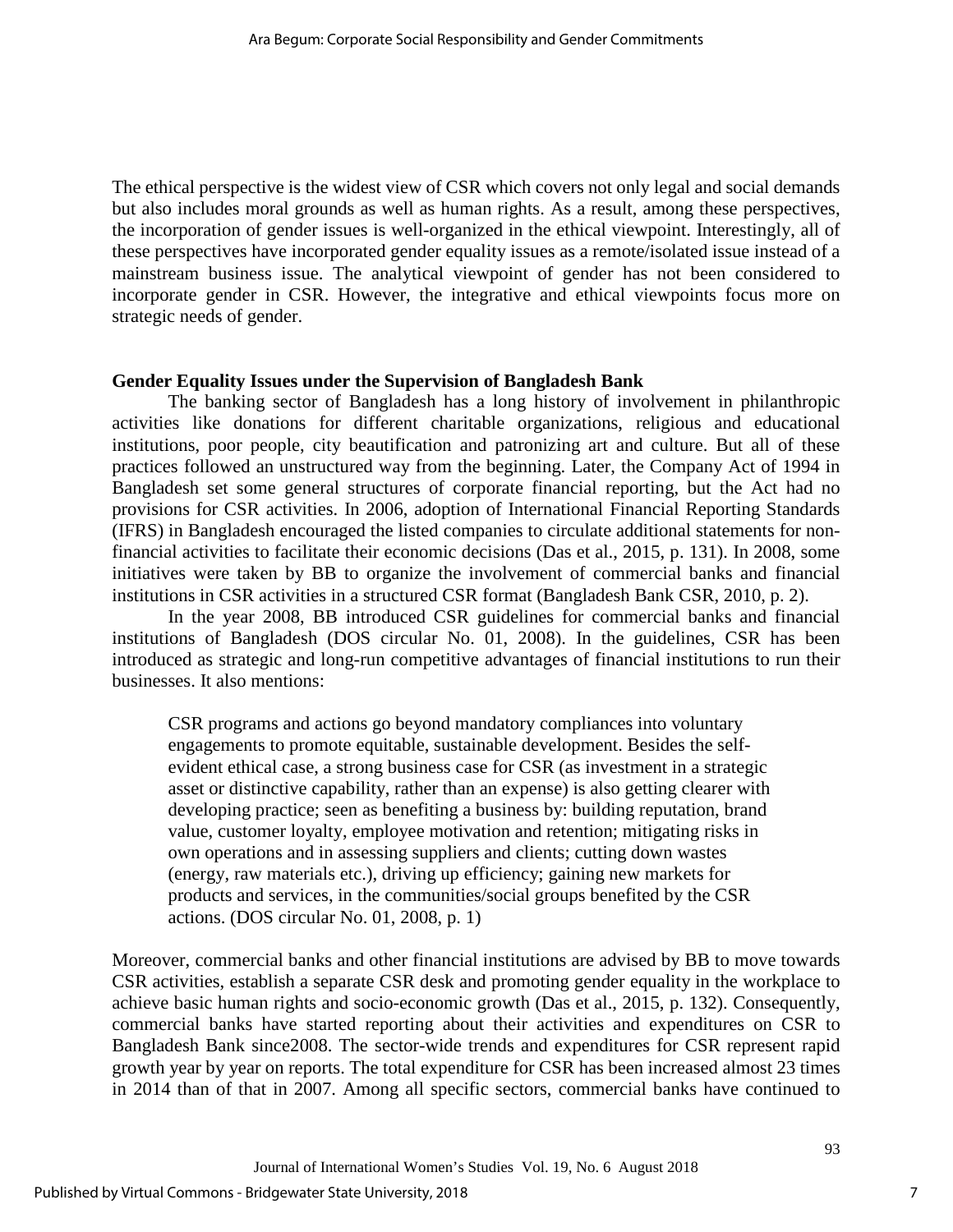maintain a major share of expenditure in disaster relief, education and health which is 75.24% of the total share (CSR Review of BB, 2010, 2011, 2012, 2013, 2014 & 2015). Education, health and disaster relief contributed to 29.74%, 27.10%and 18.60% share, respectively (CSR Review, 2015, p. 11). Promoting art and culture has been increasing year by year. Since 2010, environmentrelated expenditure has been introduced; however, the growth in this sector is not as much as education and health yet.

In 2011, BB set a goal to promote gender equality through gender-related policies and staffing in commercial banks to uphold productivity and growth through female participation in the labor force (CSR Review, 2012). According to DOS circular No. 05,

Promoting gender equality issues in the workplace is an important element of CSR obligation both in terms of basic human rights and as a prerequisite for inclusive socio-economic growth. A decision has been taken to include gender equality-related performance indicators … CSR reporting by commercial banks from December 2011 onward with a view to monitoring year on year changes for assessing whether performance is improving or otherwise. (p. 1)

Initially, BB has emphasized ten gender equality issues as a minimum in their reporting, including work environment, recruitment, transport facility beyond usual office hours, daycare and maternity leave as shown in Table1. Thus, commercial banks are paying attention to gender fairness issues in their internal work environments, recruitment processes and maternity leave policies within their CSR activities and reporting to BB (CSR Review, 2011, 2012, 2013, 2014 & 2015).

#### **Assessment of CSR and Gender Commitments of Commercial Banks in Bangladesh**

Commercial banks lead the financial sector in Bangladesh (Talukder et al., 2014, p. 29). It has experienced rapid growth for the last two decades due to dominant support and playing a fundamental role for industrial and commercial activities. Based on objectives, the banking sector has been categorized in two major sections: scheduled [get the license for doing business under the bank company act 1991] and non-scheduled [established for special purposes with definite objectives and cannot perform all functions of scheduled banks] bank. There are in total 56 scheduled banks in Bangladesh that operate their activities for commercial purposes under the supervision of Bangladesh Bank through the Bangladesh Bank Order of 1972 and the Bank Company Act of 1991 and its further amendment. Moreover, Bangladesh Bank frequently implements policies and regulations for commercial banks for the purpose of monitoring, supervision and national interests. The scheduled banks in Bangladesh are categorized as: stateowned commercial banks (6) which have government ownership, specialized banks (2) which have government ownership for special purposes like agriculture, private commercial banks (39) owned by local entrepreneurs and foreign commercial banks (9) owned by foreign entrepreneur (Bangladesh Bank website). More than 8,000 branches of 56 commercial banks are operating all over the country. All of the commercial banks of Bangladesh are almost the same in their characteristics, functions and programmes, organizational structures and human resources management (Talukder et al., 2014, p.34) and they all employ a significant number of males and

8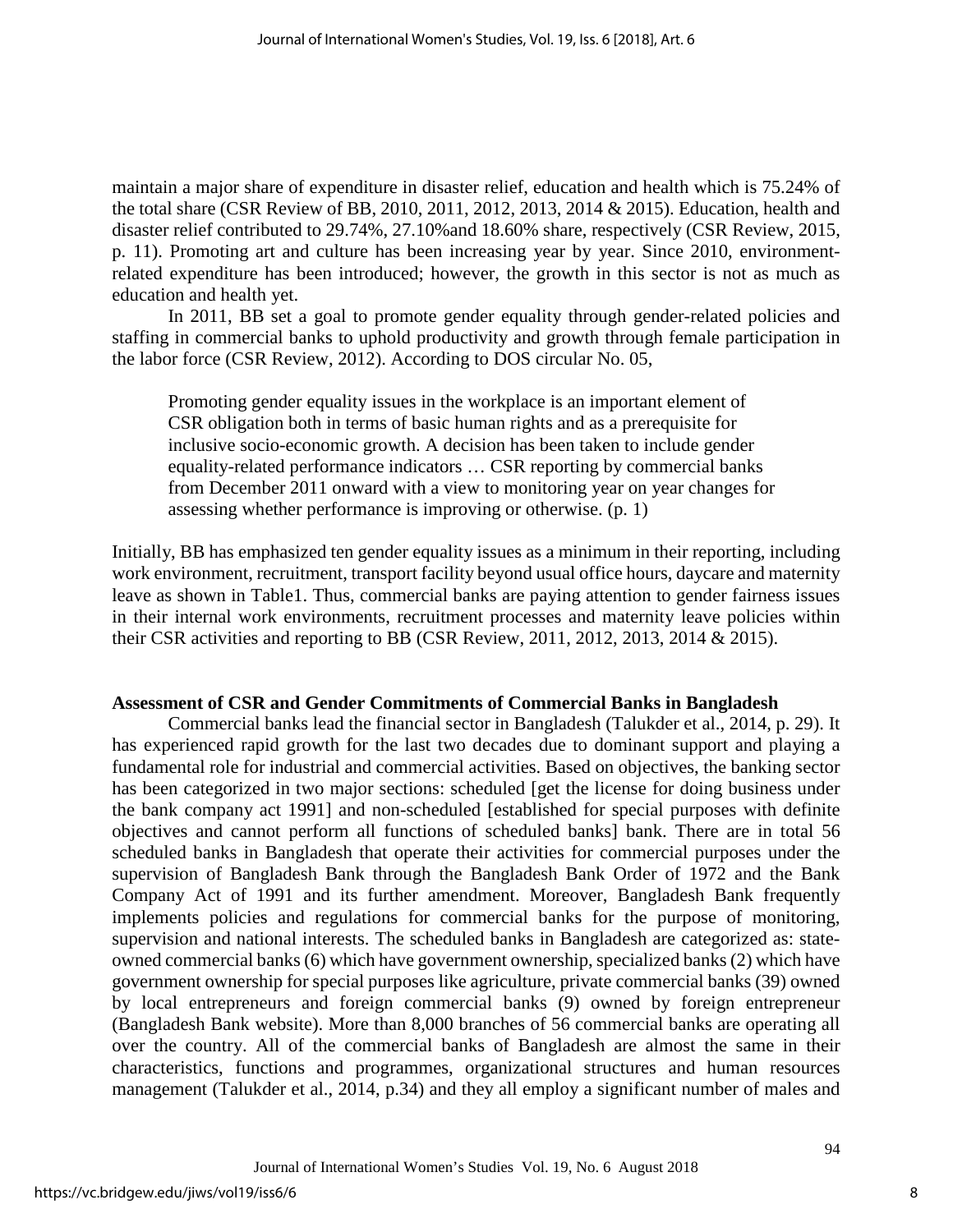females. Increasing demands of experience, efficient human resources, job satisfaction and working environment are the common features of commercial banks (Uddin & Rahman, 2014, p. 1).

This research considers available primary data and information from the websites of commercial banks and secondary data and review reports of commercial banks submitted to BB regarding CSR for a period of 8 years, from 2007 to 2014. In this period, gender issues related data are available from 2011 to 2014. In addition, data from 2007 to 2013 are comprised of 47 commercial banks (before giving license to 9 new private commercial banks by Bangladesh Bank in 2013) and data from 2014 is for 56 commercial banks of Bangladesh. Commercial banks report their data and information for CSR activities to the Green Banking and Corporate Social Responsibility Department (which is now named as Sustainable Finance Department) of BB since 2013. Before establishing that department, commercial banks used to report to the Department of Offsite Supervision (DOS) of BB from the beginning of the CSR and gender issues data reporting (Bangladesh Bank Website).

BB analyses data and information for gender equality issues in its yearly CSR review based on two categories: the ratio of female personnel issues in terms of board members, recruitment, senior management and turnover ratio; and working environment related gender issues in terms of maternity leave, daycare facilities, transport facilities, awareness training and so on (CSR Review, 2011, 2012, 2013, 2014 & 2015). These two categories are analyzed here to understand the trends from four different perspectives.

# *Female Percentage among Board Members*

According to the Bangladesh Corporate Governance Code of 2006, any listed company should have its board size from 5 people to a maximum of 20 (Das et al., 2015, p. 139), but there is no provision for gender diversity. However, some commercial banks have female members in their board. Female engagement on the members of the board for the last four years of data has shown that it has been increased from 9.73% to 11.27% (CSR Reviews of BB). The highest rates of gender diversity among board members were in foreign commercial banks in 2012 and 2013, though surprisingly it has decreased in 2014. Private commercial banks show a slightly increasing tendency. The noticeable decline in specialized banks is literally 0% in 2014 from 7.14% in 2011 (CSR Review of BB). However, many commercial banks still do not have any female members in their board of directors, like Islamic Shariah-based (Islamic religious rule-based) banks and the Commercial Bank of Ceylon (Relevant Bank's website).

# *Female Percentage among Permanent Employees*

Among permanent employees, gender diversity in entry-level positions is almost the same and in mid-level and senior management positions gender diversity has increased for the last four years. The data for the percentage of females among permanent employees show the gender diversity for recruitment and entry-level positions has slightly increased since 2011 in the four types of commercial banks. The gender diversity among mid-level employees has been significantly increased from 8.33% to 14.95% in private commercial banks. The percentages for entry level positions are higher in private and foreign commercial banks than that of state-owned and specialized banks. In addition, state-owned commercial banks have a positive trend of women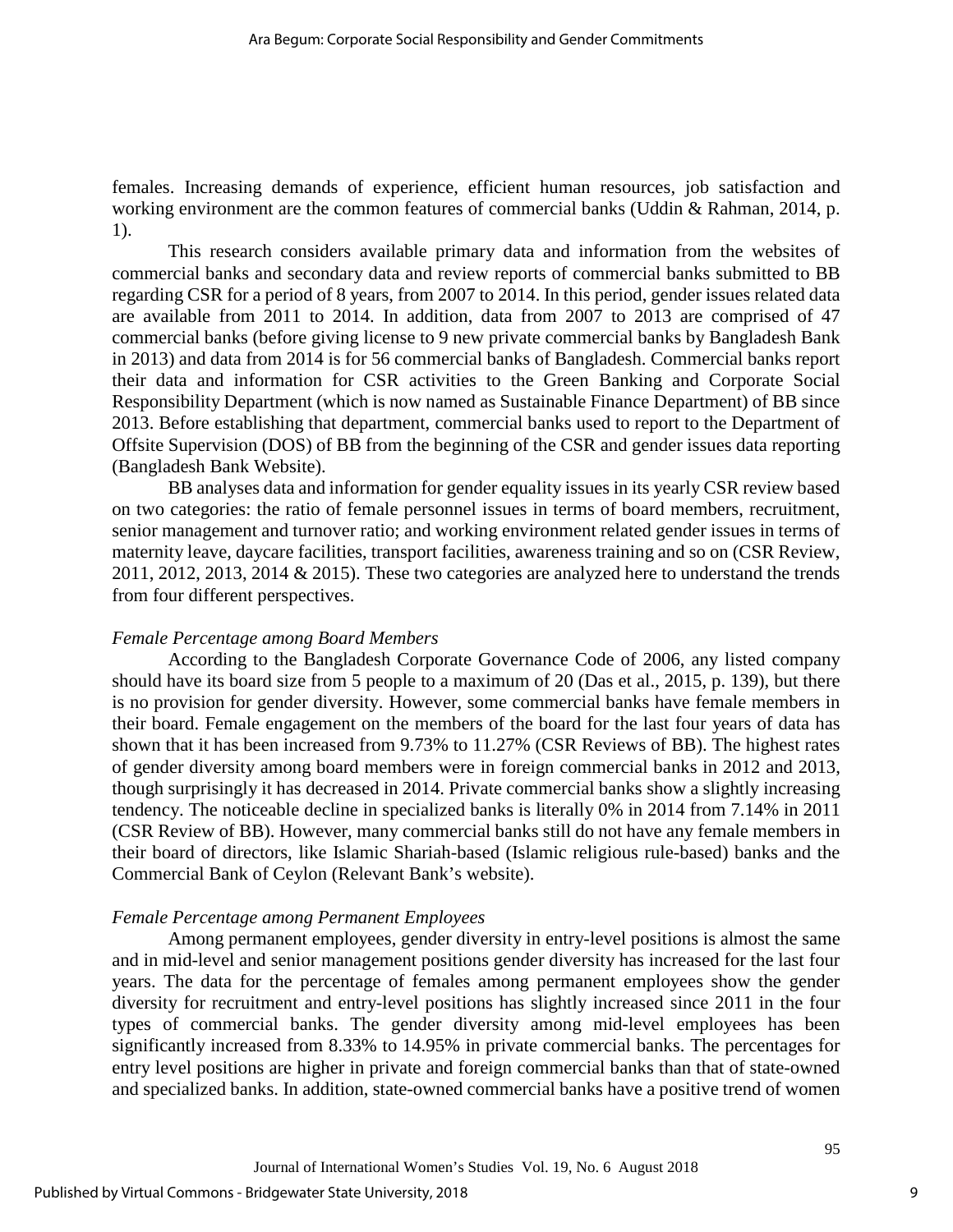employees in mid-level positions compared to entry and senior levels. However, in the case of senior management level, both the diversity and rate of increase remain slow (CSR Reviews of BB).

# *Permanent Female Employees by Age*

Permanent female employees in terms of age are divided into 3 categories: less than 30 years old, between 30 and 50 years old and more than 50 years old. The report shows that the percentages of female employees who are less than 30 years old and between 30 and 50 years old have been slightly increased and there is no change in the percentage of female employees over the age of 50 for last four years. Accordingly, it reveals that a large percentage of female employees are less than 30 years old and there is no significant change in female employees over 50 years old in the four types of banks. Female employees under 30 years old had the highest rate at 23.3% in foreign commercial banks in 2011 and it continued increasing to 28.73% in 2014. In addition, the recruitment of female employees in this category has been improved significantly in state-owned banks. Moreover, the age group of 30 to 50 years has had no considerable change in the four types of banks (CSR Reviews of BB).

#### *Turnover Ratio*

The turnover ratio of male employees compared to female employees has had no significant change for four years. Data shows that the percentages of departing male employees in respect of female employees became almost double in comparison among four years which is highest in 2014 in state-owned commercial banks (CSR Review of BB).

#### *Maternity Leave Policies*

A government circular for maternity leave policy established 6 months leave in January 2011 so working mothers can spend more time and breastfeed their infants (bdews24, 2011). But the circular had not been followed properly by all commercial banks till 2014. In 2014, 51 of the 56 commercial banks followed the leave policy for their female employees. All the state-owned and specialized banks have been following the 6 months maternity leave policy since the beginning of 2011. Private commercial banks and foreign commercial banks were reluctant at first, but now the data is showing positive trends to the policy (CSR Review of BB).

# *Daycare Facilities*

In the case of available daycare facilities in banks, reports do not show any significant change in the policy of daycare facilities or arrangement for the children of employees for the first 3 years, but a significant change occurred in 2014. In 2014, commercial banks put emphasis on daycare facilities, which indicates a positive approach for the facility (CSR Review of BB). From the beginning of the report in 2011, only one private commercial bank (Brac Bank) had one small daycare attached to their NGO (Brac) head office which is not owned by the bank alone (News Today, 2013). Following the guidance of BB, four private commercial banks and one foreign commercial bank have started head office-based cluster daycare centers under the leadership of a foreign commercial bank in August 2014 (prnwesbd.com, 2014).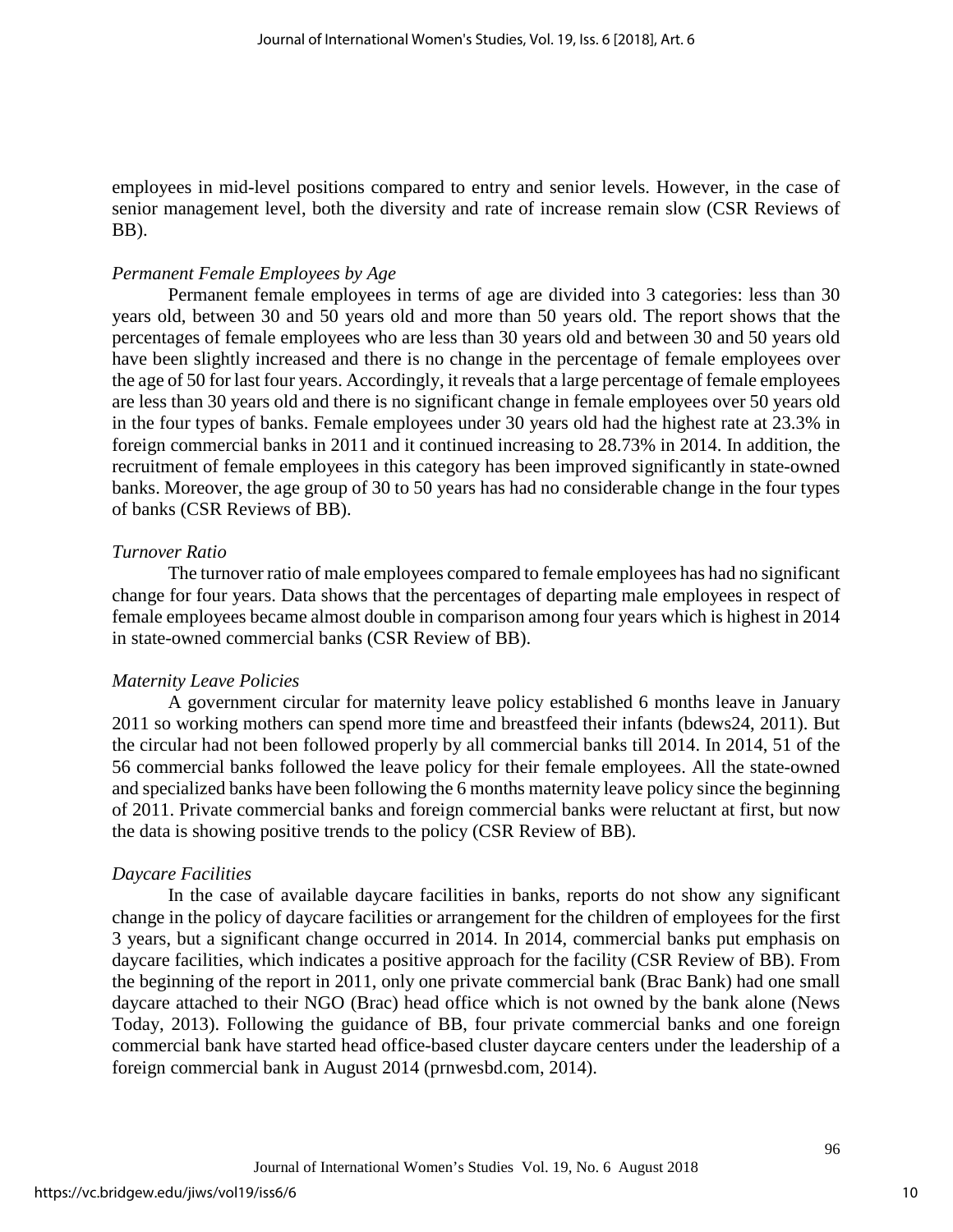# *Transport Facilities for Women Working Beyond Usual Office Hours*

Transport facilities for women working unusual office hours were the same for the last 3 years of data. Through 2014, only 22 commercial banks had this arrangement for their female employees. One state-owned and one foreign commercial bank have diminished the facility for their female employees in 2014 (CSR Review of BB). Basically, working beyond usual office hours is a common practice in commercial banks without any benefits for employees. However, BB has an instruction on BRPD circular No. 8 (2015) for commercial banks stating:

Banks are not allowed to force their employees particularly the female staff to stay at the bank at the end of working day after banking office hours, i.e., 6.00 pm. The banks will have to ensure proper security and pay compensation to any female staff if she has to stay at the bank after office hours due to special official requirement.

# *Toilet Facilities*

There is no data provided by commercial banks regarding separate toilet facilities for male and female employees and BB has also overlooked and not mentioned the issue in the review report.

# *Gender Awareness Training*

According to the report from 2014, 12 commercial banks have arranged gender awareness training for its employees, which was an increase from only 6 in 2011. Data shows that only one state-owned, 7 private commercial banks and 4 foreign commercial banks have gender awareness training programs in 2014 (CSR Review of BB).

# *Sexual Harassment Policy and Complaints*

Reports from commercial banks show positive trends on adopting policies for sexual harassment in the workplace. Only 17 banks had the policy in 2011, which has been increased to 25 banks in 2014. Data shows that 7 foreign commercial banks out of 9 have policies for sexual harassment. Interestingly, no commercial banks have shown any kind of complaints of sexual harassment by their employees in their report from the beginning to 2014. Accordingly, data shows that banks had the same initiatives and consciousness about the issue before and after implementing gender equality issues by BB (CSR Review of BB).

# **Analysis of Gender Equality Issues**

The analysis of gender equality issues on the basis of theoretical perspectives shows a remarkable scenario. The gender equality issues that are being practiced by commercial banks reveal some trends such as: recruiting female employees in entry-level positions and under the age of 30 as a kind of instrument for the goal of profit-making, which represents the instrumental approach. In the socio-cultural context of Bangladesh, women are service givers and men are service takers (Dhali, 2012, p. 6) and women have been traditionally excluded from mainstream commercial operations (Warner, 2009). Along with these cultural norms and stereotypes of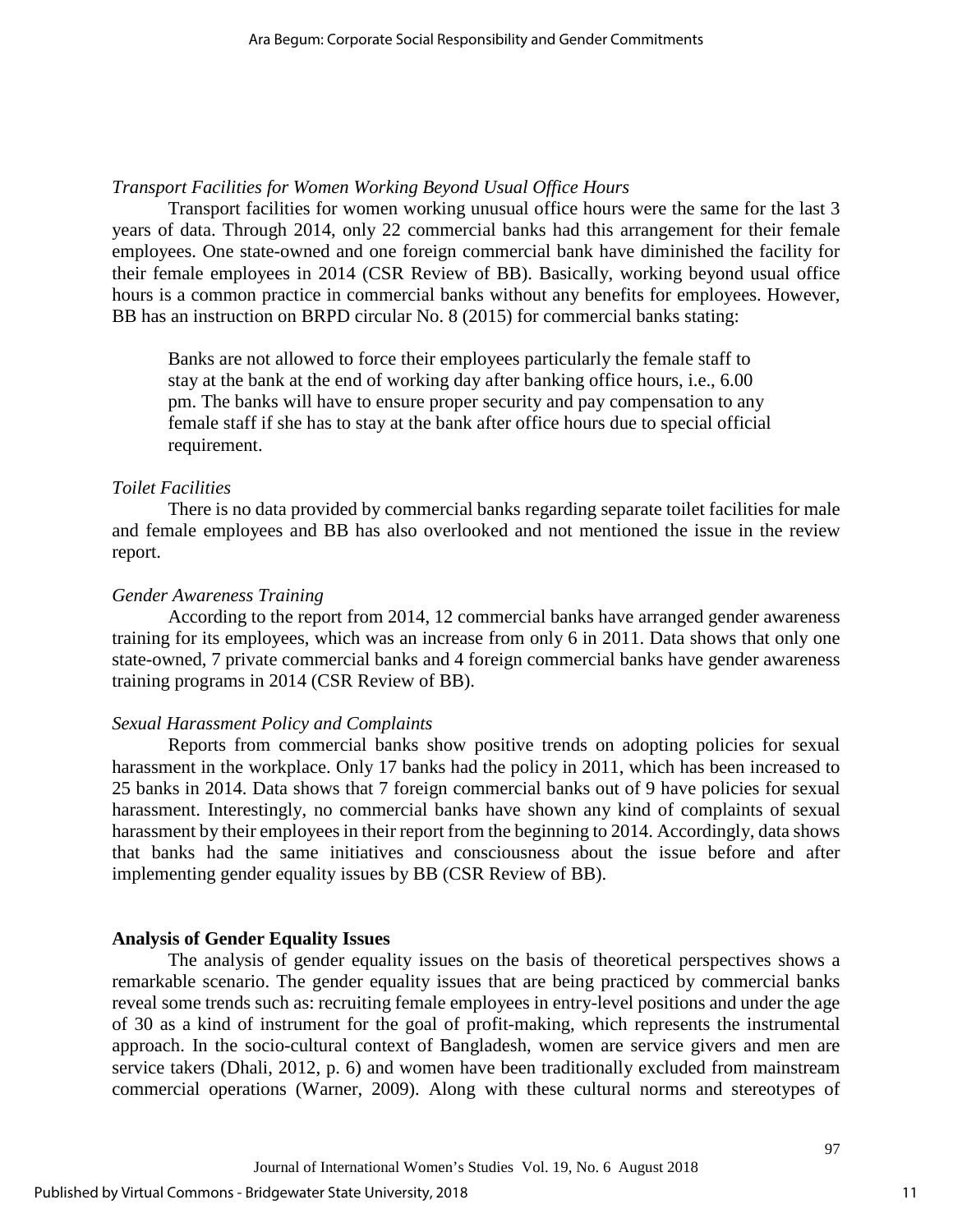women, recruitment of young women in customer service, at help desks and as personal secretaries is a very popular practice in corporate culture rather than working in mainstream sectors of the organizational structure. Therefore, profit-oriented private and foreign commercial banks have involved a large portion of entry-level female employees in comparison with state-owned and specialized commercial banks who are working in customer care, front desk and cash section related activities and directly dealing with customers. But the ratio in state-owned and specialized banks is not as large as private and foreign commercial banks. State-owned and specialized banks follow the national recruitment policy of Bangladesh which requires10% females in recruitment (reservation post) beyond the merit list from 1985 to now (Jahan, 2012, p. 36). Interestingly, some Islamic Shariah-based banks have no female recruitment policy due to religious values. Again, a small percentage of women in the more than 50 years old age group shows a negative tendency or nominal participation of female employees in senior management. This trend signifies that the patriarchal society of Bangladesh does not like to have women at the decision-making level (Alam, 2011, p. 18).

Accordingly, the involvement and participation of women, particularly in entry-level positions are used as instruments for profit gain in private and foreign commercial banks. Thus, compliance with most of the gender equality issues by commercial banks is from the political perspective of CSR due to regulations and reporting purposes and extending organizational power. Grosser (2011) in her study has mentioned that the view of such CSR reporting is voluntary reporting and favorable with managerial accounts instead of promoting progressive change (Grosser, 2011, p. 156). Here, the data shows that banks are emphasizing these issues positively for reporting purposes but not approaching them progressively with targets and performances. Many issues are showing slow progress year after year in reports. For example, the ratio of women as board members and senior management, daycare facilities, gender awareness training, policies for sexual harassment and transport facilities for female employees working beyond usual office hours shows the same or slow progress in these reporting years. These situations represent the reluctance of commercial banks to emphasize these issues and promote gender equality.

BB has introduced gender equality issues in CSR activities as the pathway to establishing basic human rights and socio-economic growth (Das et al., 2015, p.132). These objectives are assimilated with the integrative and ethical approaches of CSR. For example, the provision for 6 months of maternity leave is closely related to ethical and integrative perspectives of CSR in response to its nature. But the provision is not emphasized as a basic right by all private and foreign commercial banks due to their profit-seeking attitudes. The achievement of the positive trend of the provision in the data reflects the political aspect of CSR which is confirmed by negative evaluations of the Annual Performance Report of women employees who get maternity leave (BRPD Circular 08, 2015). Accordingly, rearing children properly is a vital issue not only for a sound and healthy society and country but also essential for the working mothers (News Today, 2013) and this is the approach of the ethical perspective. However, for reporting purposes, the issue is getting emphasized from the political perspective.

Furthermore, most of the commercial banks have a common trend of keeping employees at work after usual office hours. But the willingness for vehicle arrangement especially for female employees for security purposes is very slow, while the issue has been focused by BB (BRPD Circular 07, 2015). These activities come from the integrative and ethical perspectives of CSR.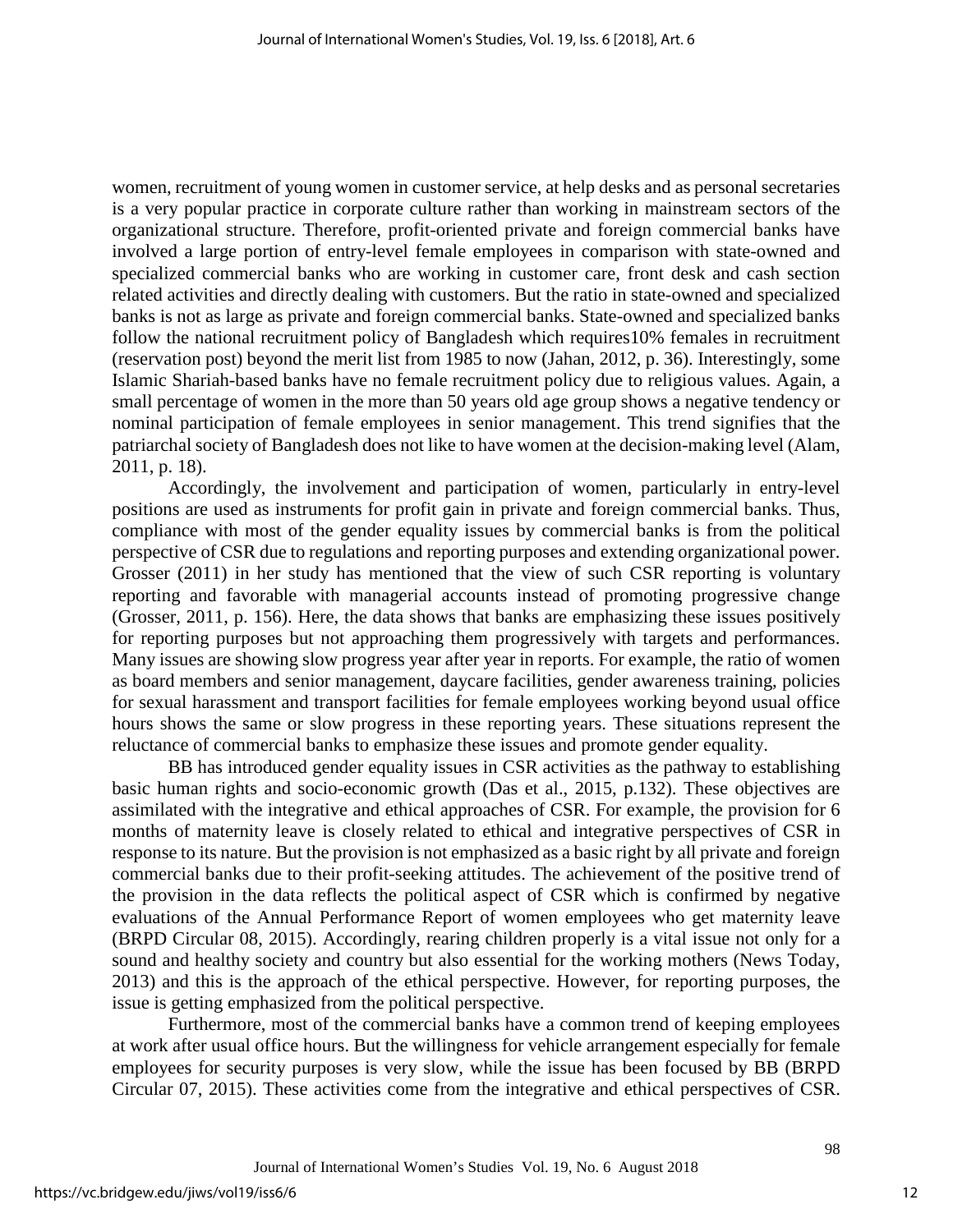Accordingly, the issue of separate toilet facilities for female employees is a social demand and basic human rights-based issue from the integrative and ethical perspective, but the issue has not been focused on yet. Again, gender awareness training programmes are incorporated with integrative and ethical perspectives to improve consciousness of gender relations among employees. Awareness training could help to build the ground for ethical and social values. Siwal (2005) argues that gender awareness training is a strategy, a tool, a space for reflection of gender knowledge, a transformative process to increase gender knowledge and develop understanding (p. 1). But the data showing slow progress of these perspectives represents a lack of enthusiasm regarding the issue.

In addition, sexual harassment policies and understanding in the organizational structure is an issue of social and ethical demands which has a decreasing tendency in the data analysis. Interestingly, no commercial banks have sexual harassment complaints whether they have the policy or not. This concern raises the question of which activities are treated as sexual harassment or not and which particular behaviors or attitudes are eligible to disclose or complain about. In society, sexual behavior, attitudes and sense of harassment develop through societal norms, values and approaches to gender relations. These norms and values lead to justifying and defining sexual harassment and dealing with it accordingly (WHO, 2009, p. 4). Furthermore, Das et al. (2015) argue that all banks report CSR programmes which areadopted and designedat the board level. There is no report and evidence where companies consider the approaches of stakeholders' perspectives in implementing CSR programmes (Das et al., 2015, p. 144) and that is true for the reporting on gender equality issues as well.

It is clear that CSR activities of gender equality issues have been addressed more from the view of political and instrumental perspectives instead of integrative and ethical perspectives, especially in private and foreign commercial banks. Social demands, human rights and moralityrelated issues have made slow progress according to the data for the last four years, which represents commercial banks' tendency to neglect and overlook these perspectives. Crane et al. (2008) point out that CSR is not just a technical exercise about what corporations do in society and a normative exercise about what corporations should be responsible for in society. Rather, CSR is an ideological exercise about how the political economy should be organized to restrain corporate power in society (cited in Grosser, 2011, p.76). In response to the evidence of gender equality in CSR in the UK, Grosser & Moon (2005) point out that gender diversity is getting more prominent in CSR and CSR reporting guidelines, but their tendency is not to be in the mainstream, particularly in governance processes (p. 334).

In this regard, BB regulates the commercial banks in their mainstream banking and operational activities. But in CSR issues, it is a matter of responsibility instead of liability. Therefore, BB guidelines for CSR activities (2008) mentions that, 'adoption of the guideline is voluntary not mandatory, BB shall monitor CSR adoption and CSR performance of banks and financial institutions, as an additional dimension of their management' (DOS Circular 01, 2008, p. 3). In this situation, BB is unable to increase the commercial banks' attention on integrative and ethical perspectives of gender issues. Parker (2007) explained the same situation and proposed a meta-regulation strategy in CSR regulation that laws should focus on companies' internal responsibility processes rather than external accountability outcomes (p. 3).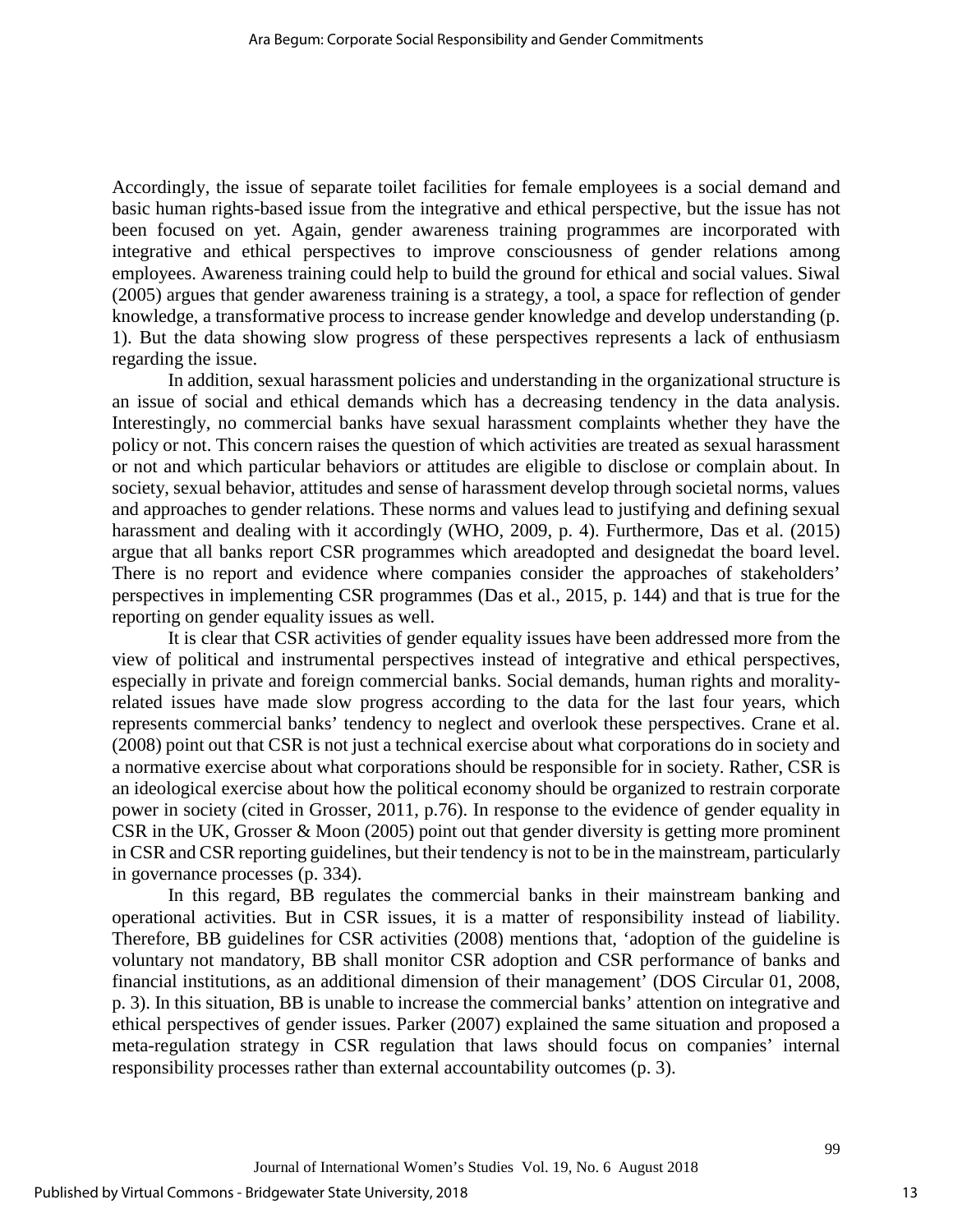#### **Conclusion**

In conclusion, the analysis of the attitudes and perceptions of gender commitments in CSR frameworks of commercial banks and the regulations of BB in response with four theoretical perspectives of CSR tried to explore the trends of gender issues and commitments in CSR frameworks and regulations and monitor of BB. The findings show that commercial banks are emphasizing gender issues from the instrumental and political perspectives of CSR to achieve economic gain and accountability to the regulations and reporting. Gender issues have not been considered as a mainstream issue, but rather they have been considered marginal issues. However, the trends show that integrative and ethical perspectives of gender equality are also growing with sluggish progress as an internal responsibility of commercial banks as corporate organizations. The issues considered in a CSR framework are related to basic gender needs and women's involvement only in the gender relations of organizational structures. Participation and involvement of women is the key for focusing on basic needs such as maternity leave or daycare facilities (although it is very slow) instead of concentrating strategic needs, effective participation and decision making power of women in the mainstream. The issues should be considered as mainstream in the operation of commercial banks.

The research contributes to a growing body of literature on gender issues in CSR activities. Moreover, empirical analysis of the research adds some valuable understanding of gender issues in CSR in the contexts of commercial banks in Bangladesh which is a less studied and less familiar case in the banking sector of Bangladesh. The study has considered more general perceptions and trends based on the interpretation of data rather than investigating an absolute causal relationship between gender issues and theoretical perspectives and left the concentration on how much organizational change is occurring in terms of gender equality issues along with the second research question of this study for future research. In that regard, primary reports and information from commercial banks would be more effective to analyze the trend. Accordingly, a significant future research question is expected to be: 'What are the key determinants working behind the slow progress and in what ways can progress be motivated?'

#### **Acknowledgements**

The author acknowledges sincere gratitude to Ian Thynne, Adjunct Professor, Crawford School of Public Policy, The Australian National University for his direct supervision and kind suggestions to do the research work and Dr. Ainoon Nahar, Professor, Department of Anthropology, Jahangirnagar University, Bangladesh for her kind cooperation in preparing the manuscript.

All the views in the paper are author's own and not by the Bangladesh Bank.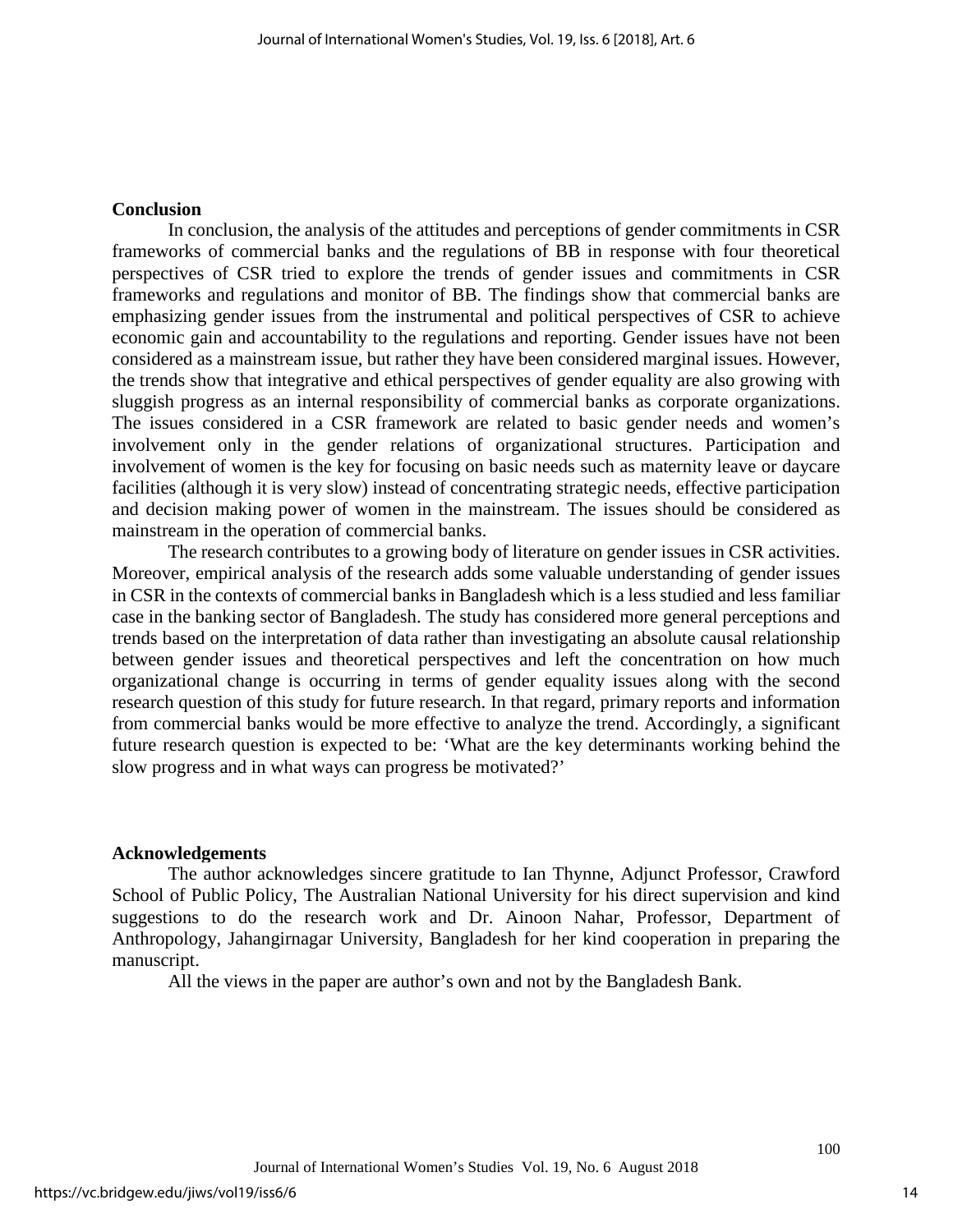# **References**

- Alam, M S 2011, 'Factors effects on women autonomy and decision-making power within the household in rural communities', *Journal of Applied Sciences Research*, vol. 7, no. 1, pp. 18-22.
- Bangladesh Bank (BB) 2010, 'Review of corporate social responsibility (CSR) initiatives in Banks (2008 & 2009)', Bangladesh Bank, 2010. www.bb.org.bd
- Bangladesh Bank (BB) [2010, 2011, 2012, 2013, 2014], 'Review of CSR activities of Bangladesh bank, commercial banks and financial institutions – [2011, 2012, 2013, 2014 & 2015]', Bangladesh Bank, www.bb.org.bd
- Bangladesh Bank Website, Bangladesh Bank central bank of Bangladesh, viewed 09 October 2015. https://www.bb.org.bd/fnansys/bankfi.php,
- bdnews24 2011, 'Maternity leaves now six months', bdnews24.com, viewed 09 October 2015. http://bdnews24.com/bangladesh/2011/01/11/maternity-leave-now-6-months
- Bowen, H, R 1953, 'The social responsibility of the businessman', University of Iowa Press.
- Brawne, J 2004, 'Resolving gender pay inequality? rationales, enforcement and policy', *Journal of Social Policy*, vol. 33, no. 4, pp. 553-571.
- BRPD Circular 07, 2015, 'Directives to be complied by Banks', Banking Regulation and Policy Department, Bangladesh Bank, 28 May, 2015.https://www.bb.org.bd/openpdf.php
- BRPD Circular 08, 2015, 'Performance evaluation of women employees during maternity leave', Banking Regulation and Policy Department, Bangladesh Bank, 17 June, 2015. https://www.bb.org.bd/mediaroom/circulars/brpd/jun172015brpdl08.pdf
- Burton, H E & Pollack, M A 2002, 'Mainstreaming gender in global governance', *European Journal of International Relations*, vol. 8, no. 3, pp. 339-373.
- Catalyst 2011, 'Gender and Corporate Social Responsibility: It's a matter of sustainability', Catalyst Publication, pp. 1-3. Catalyst Publication Code: D107. ISBN: 0-89584-318-8 http://www.catalyst.org/system/files/gender\_and\_corporate\_social\_responsibility.pdf
- Das, S, Dixon, R & Michael, A 2015, 'Corporate social responsibility reporting: a longitudinal study of listed banking companies in Bangladesh', *World Review of Business Research*, vol. 5, no. 1, pp. 130-154.
- Dhali, H 2012, 'Co-management model of forest management of Bangladesh and its gendered effects: a case from Lowachara Protected Forest area, *Social Science Review*, December 2012, pp. 139-163
- DOS Circular 01, 2008, 'Mainstreaming Corporate Social Responsibility (CSR) in banks and financial institutions of Bangladesh', Department of Offsite Supervision, Bangladesh Bank, 01 June, 2008.

https://www.bb.org.bd/mediaroom/circulars/dos/jun0108dos01e.pdf

- DOS Circular 05, 2011, 'Corporate Social Responsibility (CSR) performance reporting by banks on gender equality issues', Department of Offsite Supervision, Bangladesh Bank, 01 December 2011. https://www.bb.org.bd/mediaroom/circulars/dos/dec042011dos05e.pdf
- Garigga, E &Mele, D 2004, 'Corporate social responsibilities: mapping the territory', *Journal of Business Ethics,* vol. 53, pp. 51-71.
- Grosser, K & Moon, J 2005, 'Gender mainstreaming and corporate social responsibility: reporting workplace issues', *Journal of Business Ethics*, vol. 62, pp. 327-340.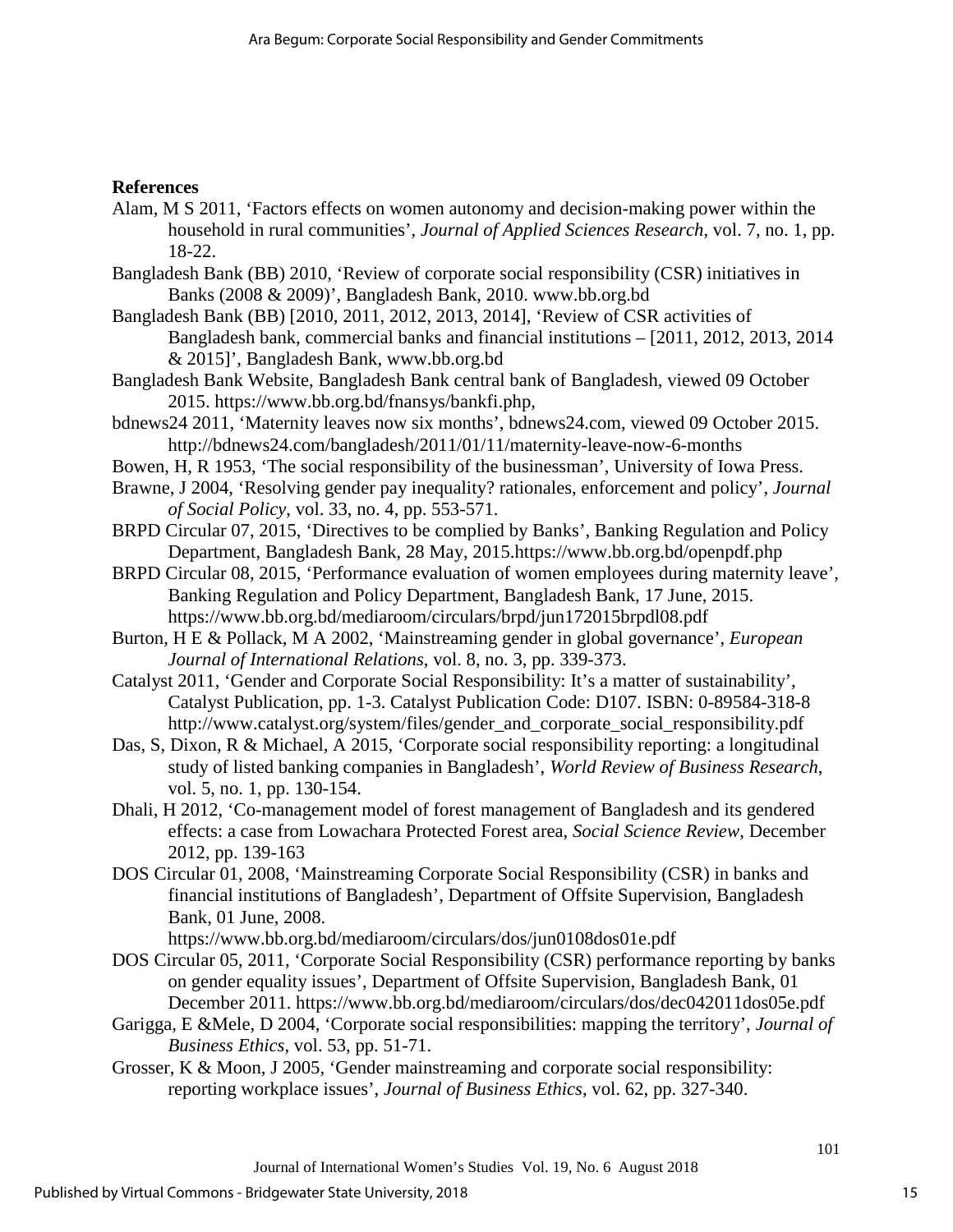- Grosser, K 2009, 'Corporate Social Responsibility and gender equality: women as stakeholders and the European Union Sustainability Strategy', *Business Ethics: An European Review*, vol. 18, no. 3, pp. 290-307.
- Grosser, K 2011, 'Corporate social responsibility, gender equality and organizational change: a feminist perspective', University of Nottingham.
- Jahan, M 2012, 'Recruitment and selection process in Bangladesh Civil Service: a critical overview', *Public Policy and Administration Research*, vol. 2, no. 5, pp. 29-36.
- Jahangir, N 2003, 'The relationship between managers' use of power and employees' work variables in nationalised commercial banks of Bangladesh', Australian Catholic University.
- Jones, G 2009, 'Corporate social responsibility and its application for the security manager in a global context', *CRS for the Security Manager*, http://smooz.4your.net/asisglobal/files/CSR\_for\_Sec\_\_Man.pdf
- Kilgour, M 2007, 'The UN global compact and substantive equality for women: revealing the 'well hidden' mandate', *Third World Quarterly*, vol. 28, no. 1, pp. 751-773.
- Kotler, P & Lee, N 2005, 'Corporate social responsibility: doing the most good for your company and your cause', Jhon Wiley & Sons, Inc., Hoboken, New Jersey.
- Leonard, D &McAdam, R 2003, 'Corporate social responsibility', *Quality & Ethics*, October 2003, pp. 27-32, quality-texas.org.
- Levy, D & Kaplan, R 2007, 'CSR and theories of global governance: strategic contestation in global issue arenas', in Crane, A, McWilliams, A, Matten, D, Moon, J &Siegal, D (eds) *The Oxford Handbook of CSR*, Oxford University Press.
- McWilliams, A & Siegel, D 2001, 'Corporate social responsibility: a theory of the firm perspective', *Academy of Management Review*, vol. 26, no. 1, pp.117-127.
- Momsen, H J 2004, 'Gender and development', Routledge Publication, London.
- Moon, J 2004, 'Government as a driver of corporate social responsibility', *International Centre for Corporate Social Responsibility*, Nottingham University Business School.
- News Today 2013, 'Child care is main problem for working women', date 23 August 2013, viewed 16 October 2015, http://www.newstoday.com.bd/index.php?option=details&news\_id=2354189&date=2013

-08-23

- Parker, C 2007, 'Meta-regulation: legal accountability for corporate social responsibility?', The New Corporate Accountability: Corporate Social Responsibility and the Law, Cambridge University Press.
- Parsons, T. 1961, An outline of the social system, in T. Parsons, E. A. Shils, K. D. Naegle and J. R. Pitts (eds.), Theories of Society. New York: Free Press.
- Petschow, U, Rosenau, J and Von Weizsacker, E U 2005, 'Governance and sustainability, *New Challenges for States, Companies and Civil Society*, Sheffield, Greenleaf Publishing Ltd.
- PRNEWSBD.COM 2014, 'BB Governor opens Day Care Centre for private banks in Gulshan', date 23 September 2014, http://prnewsbd.com/3257/bb-governor-opens-day-care-centrefor-private-banks-in-gulshan/ viewed 16 October 2015.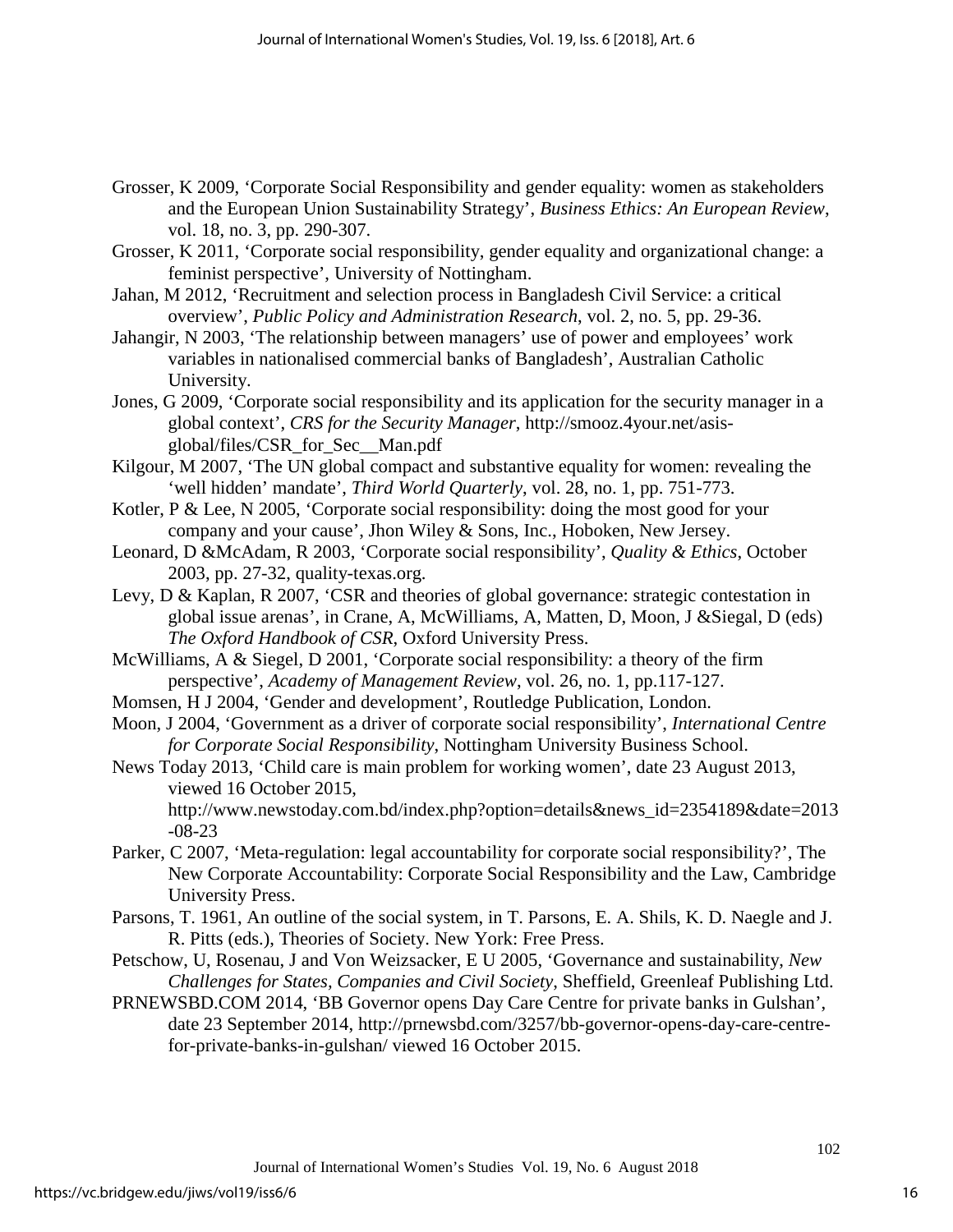- Rees, T 2004, 'Reflections on the uneven development of gender mainstreaming', Paper presented in ESRC seminar, *Gender mainstreaming: Comparative analysis*, Leeds University, May 2004.
- Scherer, A & Palazzo, G 2008, 'Globalization and corporate social responsibility', in Crane, A, Mcwilliams, A, Matten, D, Moon, J& Siegel, D (eds.) *The Oxford Handbook of Corporate Social Responsibility,* Oxford University Press.
- Siwal, B, R 2005, 'Basic framework and strategy for gender training', Date 17 October 2005, http://www.eldis.org/fulltext/DOC20260.pdf
- Tabassum, A, Jaim, J &Rahman, T 2011, 'Impact of selected issues of work-family balance: empirical evidence from private commercial banks of Bangladesh', *International Journal of Research in Commerce*, Economics and Management, vol.1, no. 5, pp. 5-8.
- Talukder, F H, Hossain, Y &Hossain, N 2014, 'HRM practice in commercial banks: a case study of Bangladesh', *IOSR Journal of Business and Management*, vol. 3, no. 2, pp. 29-36.
- Thompson, L 2008, 'Gender equality and corporate social responsibility in a post-feminist era',*Business Ethics: A European Review*, vol. 17, no. 1, pp. 87-106.
- Uddin, J &Rahman, M 2014, 'Measurement of employees job satisfaction on HRM practices in commercial banks in Bangladesh', Proceeding of 11<sup>th</sup> Asian Business Research Conference, BIAM Foundation, 26-27 December 2014, http://www.wbiworldconpro.com/uploads/dhaka-conference-2014/management/1419150762\_419-Rahman.pdf
- Vike, R, Raisine, A & Simanavicine, J 2014, 'Gender and corporate social responsibility: big wins for society', *Social and Behavioural Science*, vol. 156, pp. 199-202.
- Warner, W J 2009, 'Corporate social responsibility addressing social exclusion in Bangladesh', *Journal of Health, Population and Nutrition*, vol. 27, no. 4, pp. 545-562.
- World Health Organization 2009, '*Changing cultural and social norms that support violence', Series of Violence Prevention the Evidence*, World Health Organization, viewed 02 November 2015, http://www.who.int/violence\_injury\_prevention/violence/norms.pdf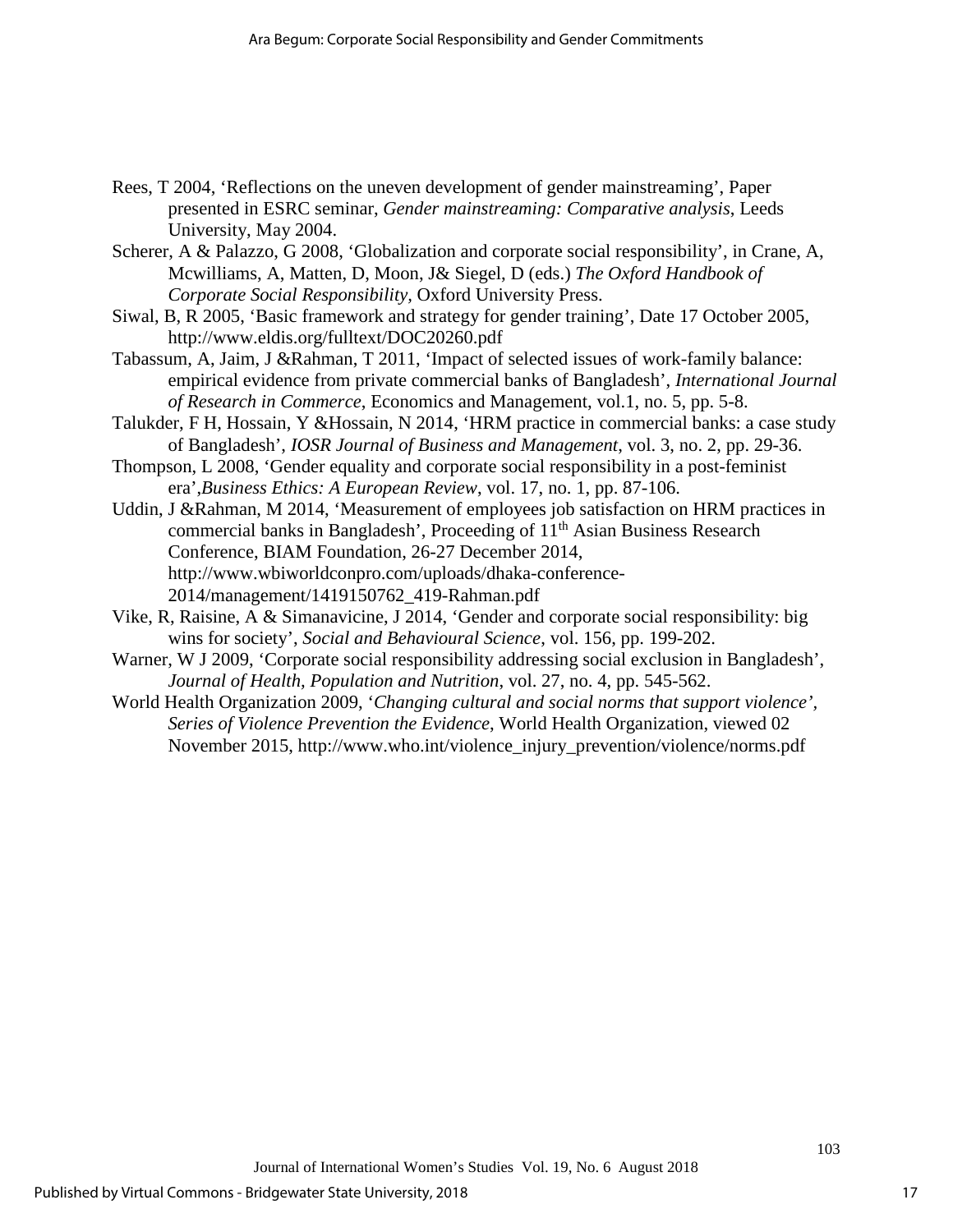#### **Annexure 1 Table1. Corporate social responsibility [CSR] performance reporting on gender equality issues**

| No.            | <b>Issues</b>                                                                                                 | Yes/No (if  | Data                                                                          |                           |
|----------------|---------------------------------------------------------------------------------------------------------------|-------------|-------------------------------------------------------------------------------|---------------------------|
| $\mathbf{1}$   | Gender diversity among board<br>members                                                                       | applicable) | No. of male and female members                                                |                           |
|                |                                                                                                               |             |                                                                               |                           |
| $\overline{2}$ | Gender diversity among<br>permanent employee                                                                  |             | Entry level                                                                   |                           |
|                |                                                                                                               |             | Mid-level                                                                     | No. of male and<br>Female |
|                |                                                                                                               |             | Senior<br>management                                                          |                           |
| 3              | Gender breakdown by age<br>group in permanent employee                                                        |             | Less than 30 yr                                                               |                           |
|                |                                                                                                               |             | $30-50$ yrs                                                                   | No. of male and<br>Female |
|                |                                                                                                               |             | More than 50<br>yrs                                                           |                           |
| $\overline{4}$ | Is there any maternity leave<br>policy?                                                                       | Y/N         | If yes, how many months are<br>allowed and what is the provision<br>for that? |                           |
| 5              | Is there any day care centre in<br>head office/branch?                                                        | Y/N         | If yes, how many in total in your<br>bank?                                    |                           |
| 6              | Does the bank provide<br>transportation facility for<br>female employees working<br>beyond usual office hour? | Y/N         |                                                                               |                           |
| $\tau$         | Is there any separate toilet for<br>male and female employees in<br>head office/branch?                       | Y/N         |                                                                               |                           |
| 8              | Employee turnover by gender<br>in the calendar year                                                           |             | No. of male & female                                                          |                           |
| 9              | Does the bank have any<br>training on gender<br>equality/awareness issues?                                    | Y/N         | No. of male & female attendees                                                |                           |